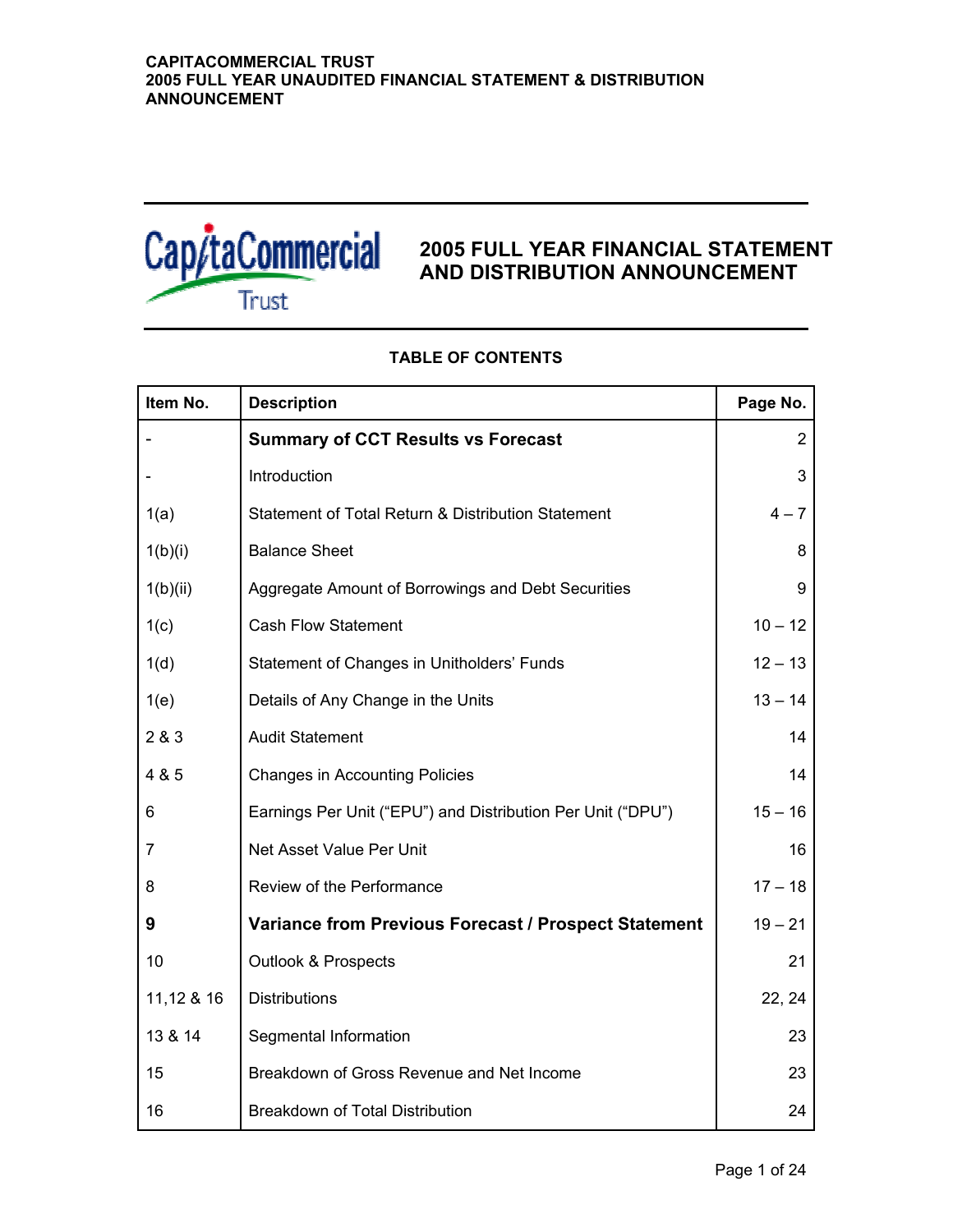|                                      | 2H 2005           | FY 2005       | 29 April 2005 to 31 December 2005 |                                  |                   |    |
|--------------------------------------|-------------------|---------------|-----------------------------------|----------------------------------|-------------------|----|
|                                      | <b>Actual</b>     | <b>Actual</b> | Actual                            | $\mathsf{Forecast}^{\mathsf{T}}$ | Favourable /      |    |
|                                      | S\$'000           | S\$'000       | S\$'000                           | S\$'000                          | (Unfavourable)    |    |
|                                      |                   |               |                                   |                                  | S\$'000           | %  |
| Gross Revenue                        | 58,893            | 115,131       | 79,099                            | 75,667                           | 3,432             | 5  |
| Net Property Income                  | 42,999            | 84,252        | 57,818                            | 55,744                           | 2,074             | 4  |
| Net Income                           | 32,689            | 61,907        | 43,006                            | 39,429                           | 3,577             | 9  |
| Taxable Income                       | 32,073            | 61,334        | 42,341                            | 39,703                           | 2,638             | 7  |
| <b>Distributable Income</b>          | $32,073^2$        | $59,872^2$    | $41,828^2$                        | $37,718^3$                       | 4,110             | 11 |
| <b>Distribution Per Unit (cents)</b> |                   |               |                                   |                                  |                   |    |
| For period                           | 3.57 <sub>¢</sub> | 6.81 $\phi$   | 4.66 <sub>¢</sub>                 | 4.21 <sub>¢</sub>                | 0.45 <sub>c</sub> | 11 |
| <b>Annualised</b>                    | 7.08¢             | 6.81 $\phi$   | 6.88 $\phi$                       | 6.22c                            | 0.66 <sub>c</sub> | 11 |

# **SUMMARY OF CCT RESULTS (ACTUAL VS FORECAST)**

## **Footnotes**

(1) The forecast for the period 29 April 2005 to 31 December 2005 is the forecast shown in the Offer Information Statement dated 21 April 2005 ("OIS") for the equity fund raising to acquire HSBC Building.

- (2) The distributable income to unitholders is based on 95% of the taxable income available for distribution to unitholders for the period 1 January 2005 to 30 June 2005 and 100% of the taxable income available for distribution to unitholders from 1 July 2005 to 31 December 2005.
- (3) The distributable income to unitholders is based on 95% of the taxable income available for distribution to unitholders.

# **Refer to Section 9 for the details.**

# DISTRIBUTION & BOOK CLOSURE DATE

| <b>Distribution</b>       | 1 July 2005 to 31 December 2005 |
|---------------------------|---------------------------------|
| Distribution Type         | Income                          |
| <b>Distribution Rate</b>  | 3.57 cents per unit             |
| <b>Books Closure Date</b> | 6 February 2006                 |
| Payment Date              | 28 February 2006                |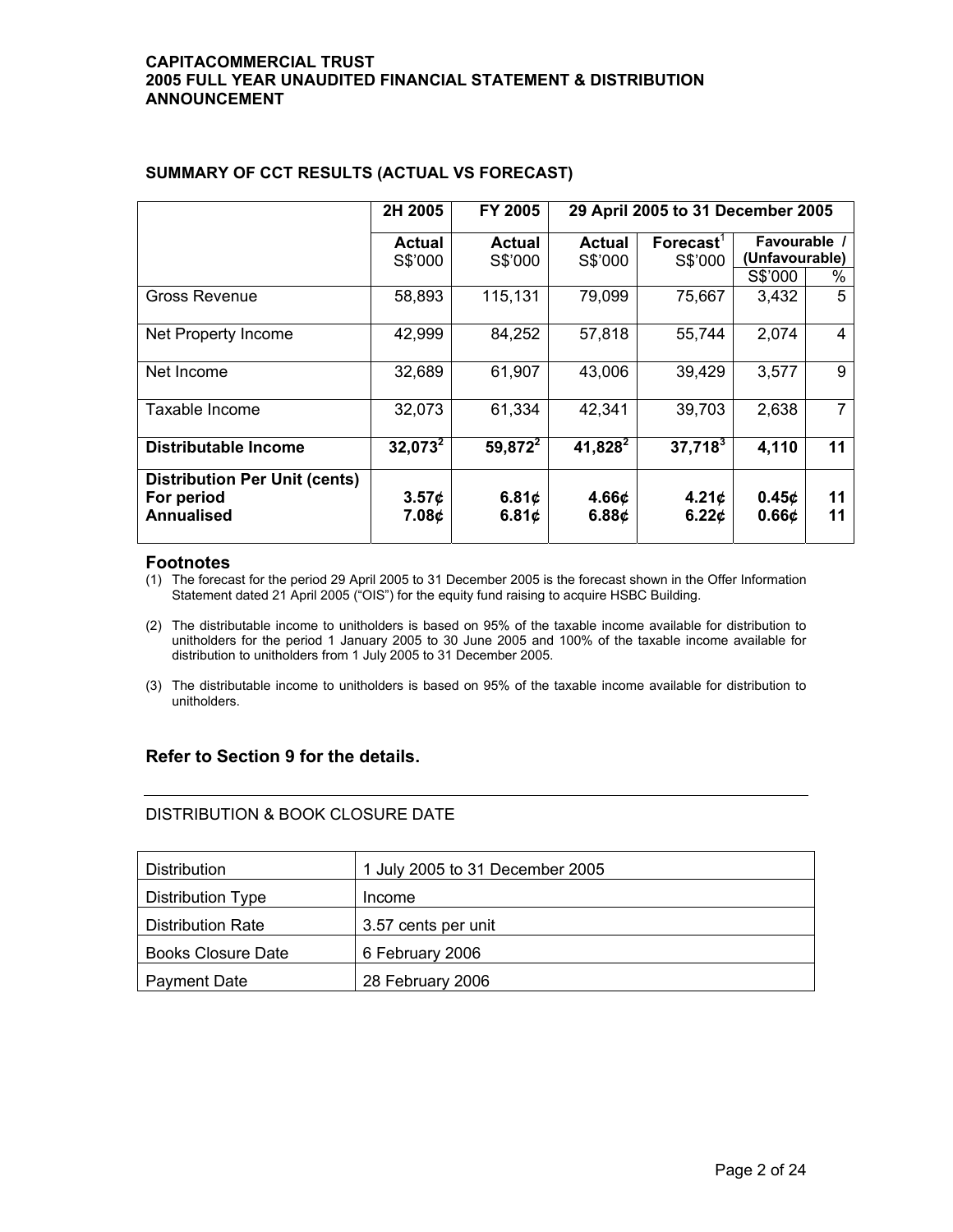## **INTRODUCTION**

CapitaCommercial Trust (CCT) was established under a Trust Deed dated 6 February 2004 entered into between CapitaCommercial Trust Management Limited (as manager of CCT) (the "Manager") and HSBC Institutional Trust Services (Singapore) Limited (as trustee of CCT), as amended by a First Supplemental Deed dated 15 July 2005.

CCT acquired Capital Tower, Starhub Centre, Robinson Point, Bugis Village, Golden Shoe Car Park and Market Street Car Park on 23 February 2004 through acquiring all the shares in the respective companies which owned each of the properties. CCT agreed with the vendors of these property holding companies that the income of the property holding companies up to and including 29 February 2004 will accrue to the respective vendors. These six property holding companies subsequently commenced liquidation and the respective properties were transferred to CCT as distribution in specie on 1 March 2004. Separately, on 1 March 2004, CCT acquired 6 Battery Road.

All the units were listed on Singapore Exchange Securities Trading Limited (the "SGX-ST") since the commencement of "when issued" trading in the Units on 11 May 2004. The Units began trading on a "ready" basis on the SGX-ST on 17 May 2004.

CCT acquired and added HSBC Building to its portfolio on 29 April 2005. As at 31 December 2005, CCT's portfolio comprise of 8 properties, namely Capital Tower, 6 Battery Road, HSBC Building, Starhub Centre, Robinson Point, Bugis Village, Golden Shoe Car Park and Market Street Car Park.

The distributable income to unitholders has increased to 100% of the taxable income available for distribution to unitholders with effect from 1 July 2005. Prior to that, the distributable income to unitholders was based on 95% of taxable income.

The comparative prior period financial results for the period up to 31 December 2004 is only for income derived for the period of 1 March 2004 to 31 December 2004 as CCT's acquisition of the initial seven properties were completed on 1 March 2004.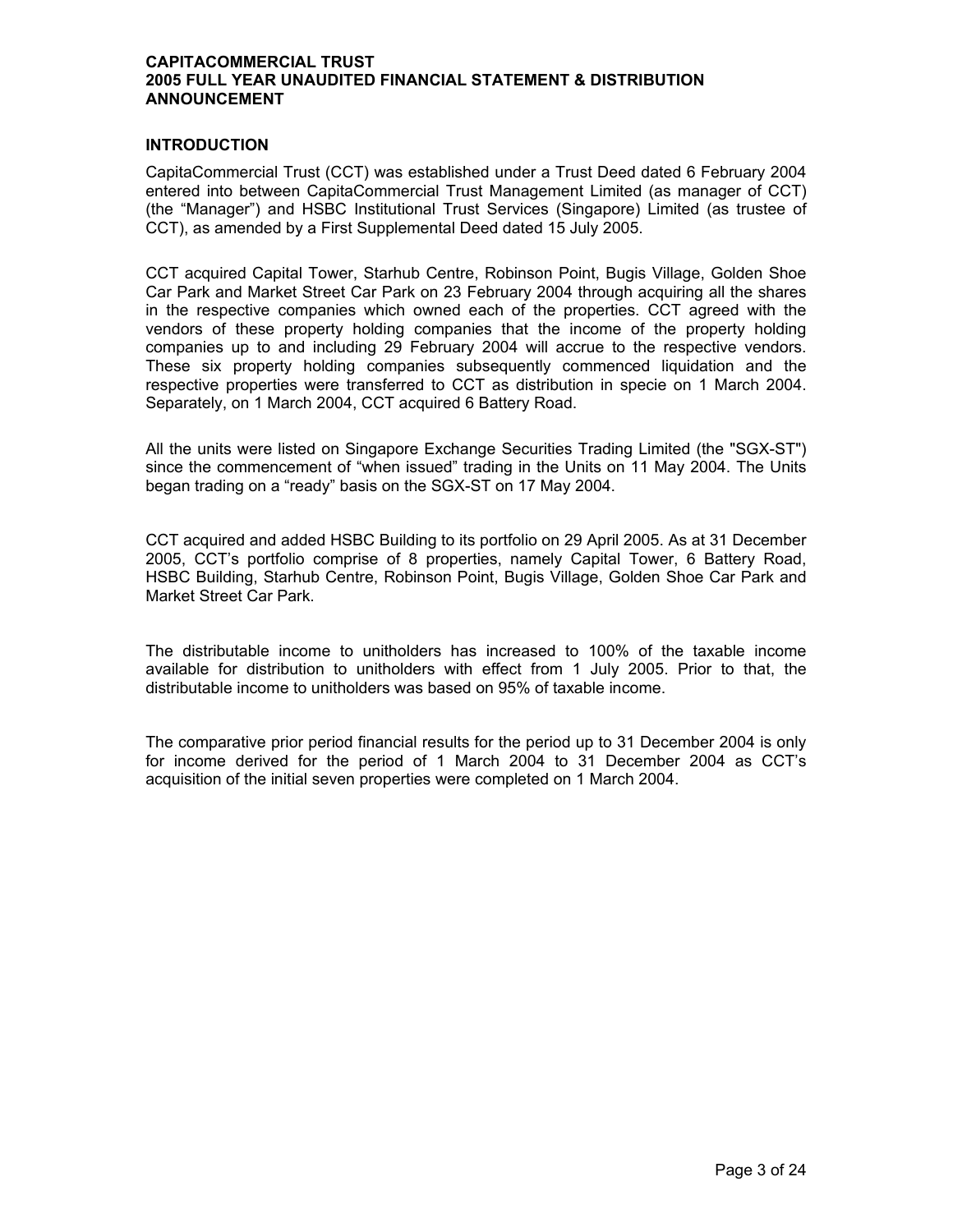| 1(a)(i) | Statement of Total Return & Distribution Statement (4Q 2005 vs 4Q 2004)   |
|---------|---------------------------------------------------------------------------|
|         | (For a review of the performance, please refer to paragraph 8 on page 18) |

|                                                             | 4Q 2005  | 4Q 2004    | Change    |
|-------------------------------------------------------------|----------|------------|-----------|
|                                                             | S\$'000  | S\$'000    | ℅         |
| <b>Statement of Total Return</b>                            |          |            |           |
| Gross rental income                                         | 26,142   | 23,945     | 9         |
| Car park income                                             | 2,509    | 1,952      | 29        |
| Other income                                                | 1,120    | 1,306      | (14)      |
| <b>Gross revenue</b>                                        | 29,771   | 27,203     | 9         |
| Property management fees                                    | (583)    | (569)      | 3         |
| Property tax                                                | (1,728)  | (2, 110)   | (18)      |
| Other property operating expenses <sup>1</sup>              | (6, 758) | (6,058)    | 12        |
| <b>Property operating expenses</b>                          | (9,069)  | (8,737)    | 4         |
| Net property income                                         | 20,702   | 18,466     | 12        |
| Interest income                                             | 232      | 99         | 134       |
| Manager's management fees                                   | (1, 487) | (1, 299)   | 15        |
| Trust expenses                                              | 244      | 396        | (38)      |
| Borrowing costs                                             | (4, 199) | (3, 712)   | 13        |
| Gain from remeasurement of derivatives                      | 1,050    |            | <b>Nm</b> |
| <b>Net income</b>                                           | 16,542   | 13,950     | 19        |
| Net surplus/(deficit) on value of investments               |          |            |           |
| Revaluation surplus/(deficit) <sup>2</sup>                  | 5,562    | (121, 882) | 105       |
| Net surplus/(deficit) on value of investments               | 5,562    | (121, 882) | 105       |
| Total return for the period before tax                      | 22,104   | (107, 932) | 121       |
| Income tax                                                  |          | (141)      | 100       |
| Total return for the period after tax                       | 22,104   | (108, 073) | 121       |
| <b>Distribution Statement</b>                               |          |            |           |
| Net income                                                  | 16,542   | 13,950     | 19        |
| Net tax adjustments <sup>3</sup>                            | (735)    | 124        | (693)     |
| Taxable income available for distribution to<br>unitholders | 15,807   | 14,074     | 12        |

**Distributable income to unitholders**<sup>4</sup> **15,807** 13,370 **18**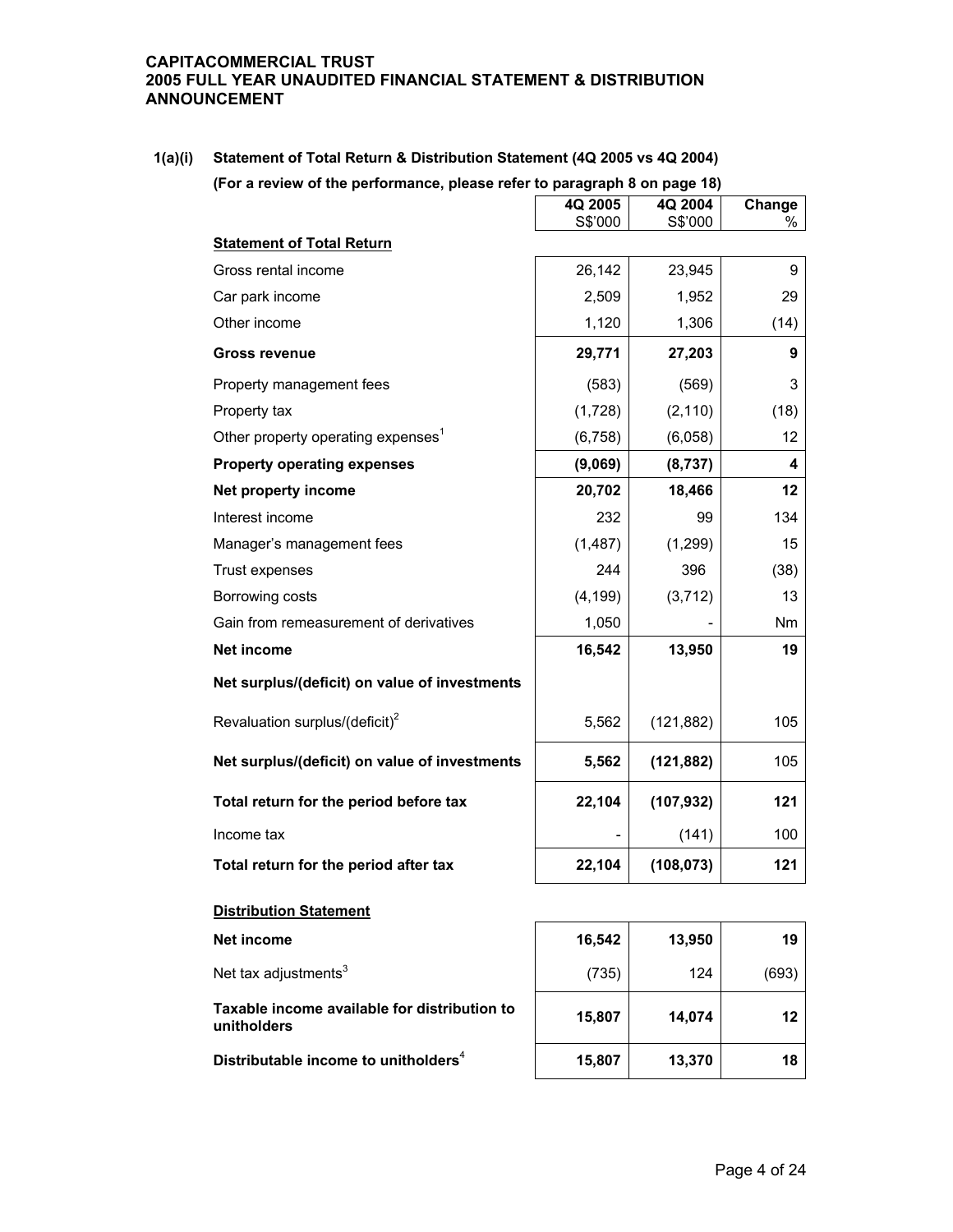#### **Footnotes**

(1) Included as part of the other property operating expenses are the following:

|                                                        | 4Q 2005<br>S\$'000 | 4Q 2004<br>S\$'000 | Change<br>$\%$ |
|--------------------------------------------------------|--------------------|--------------------|----------------|
| Depreciation and amortization*                         | 65                 | 40                 | 63             |
| Allowance for doubtful debts and bad debts written off | -                  | ີ<br>w             | (100           |
|                                                        |                    |                    |                |

 $\Box$ 

\* Amortization refers to the amortization of tenancy works.

(2) This relates to the surplus/(deficit) on revaluation of the investment properties.

(3) Included in the net tax adjustments are the following:

|                                             | S\$'000 | S\$'000 | . .<br>% |
|---------------------------------------------|---------|---------|----------|
| Non-tax deductible/(chargeable) items :     |         |         |          |
| Trustee's fees                              | 67      | 64      |          |
| Temporary differences and other adjustments | (802)   | 60      | (1, 437) |
| Net tax adjustments                         | (735)   | 124     | (693     |

Г

**4Q 2005**

**4Q 2004**

**Change** 

(4) The distributable income to unitholders for the period after the *distribution in specie* ie. 15 May 2004 to 30 June 2005 was based on 95% of the taxable income available for distribution to unitholders. With effect from 1 July 2005, the distributable income to unitholders is based on 100% of the taxable income available for distribution to unitholders.

Nm – not meaningful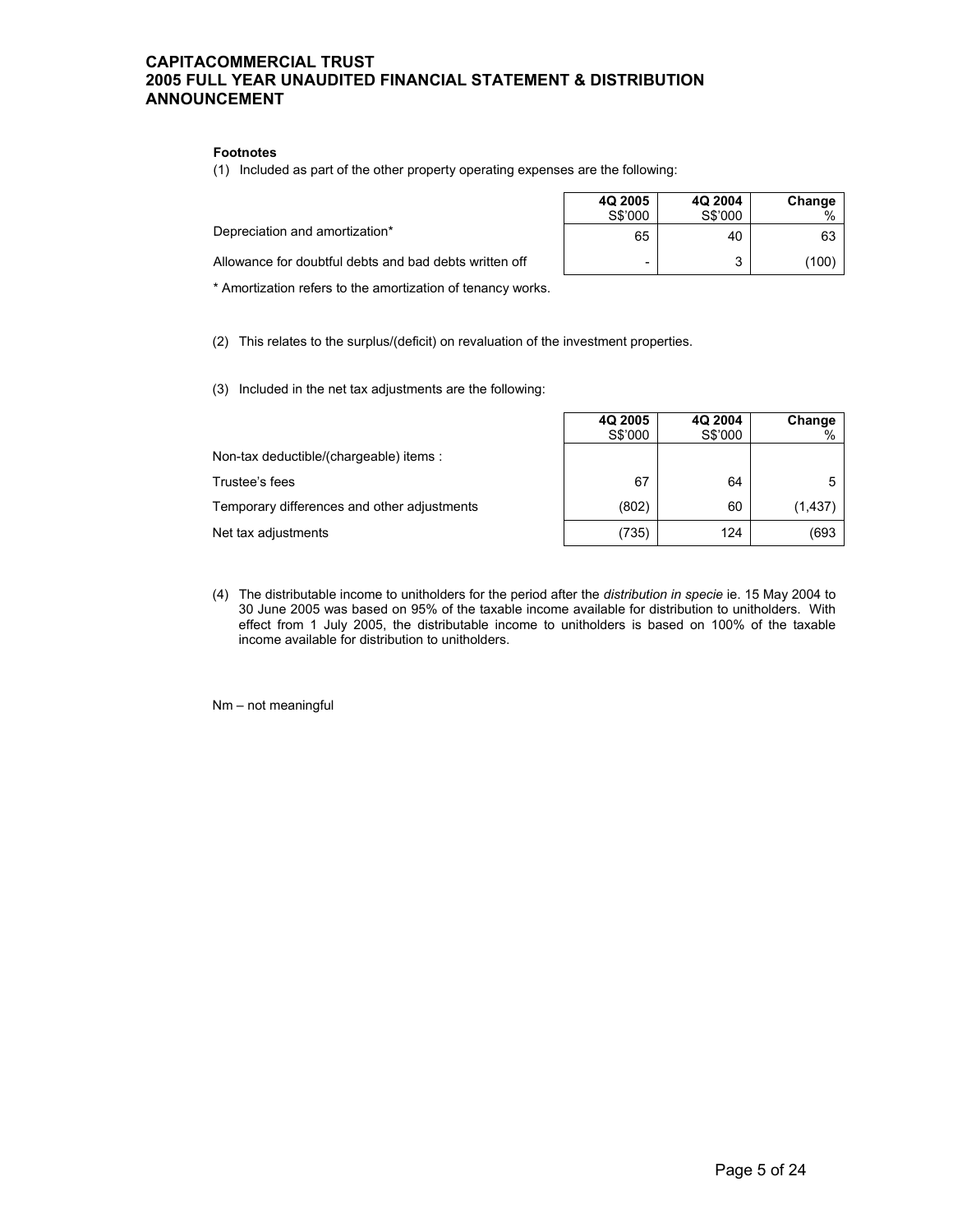**1(a)(ii) Statement of Total Return & Distribution Statement (FY 2005 vs FY 2004)** 

**(For a review of the performance, please refer to paragraph 8 on page 18)** 

|                                                               | $FY$ 2005 <sup>1</sup> | $FY$ 2004 $^2$ | Change |
|---------------------------------------------------------------|------------------------|----------------|--------|
| <b>Statement of Total Return</b>                              | S\$'000                | S\$'000        | %      |
| Gross rental income                                           | 100,179                | 79,110         | 27     |
| Car park income                                               | 9,844                  | 7,197          | 37     |
| Other income                                                  | 5,108                  | 3,715          | 37     |
| <b>Gross revenue</b>                                          | 115,131                | 90,022         | 28     |
| Property management fees                                      | (2, 451)               | (1, 974)       | 24     |
| Property tax                                                  | (7, 723)               | (6,982)        | 11     |
| Other property operating expenses <sup>3</sup>                | (20, 705)              | (17, 212)      | 20     |
| <b>Property operating expenses</b>                            | (30, 879)              | (26, 168)      | 18     |
| Net property income                                           | 84,252                 | 63,854         | 32     |
| Interest income                                               | 682                    | 147            | 364    |
| Manager's management fees                                     | (5,623)                | (4, 443)       | 27     |
| Trust expenses                                                | (2,644)                | (1,084)        | 144    |
| Borrowing costs                                               | (16,004)               | (11, 743)      | 36     |
| Gain from remeasurement of derivatives                        | 1,244                  |                | Nm     |
| <b>Net income</b>                                             | 61,907                 | 46,731         | 33     |
| Net surplus/(deficit) on value of investments                 |                        |                |        |
| Net realized loss on liquidation of subsidiaries <sup>4</sup> |                        | (2,687)        | 100    |
| Revaluation surplus/(deficit) <sup>5</sup>                    | 5,562                  | (121, 882)     | 105    |
| Net surplus/(deficit) on value of investments                 | 5,562                  | (124, 569)     | 105    |
| Total return for the year/period before tax                   | 67,469                 | (77, 838)      | 187    |
| Income tax <sup>6</sup>                                       | (292)                  | (2,692)        | 89     |
| Total return for the year/period                              | 67,177                 | (80, 530)      | 183    |

## **Distribution Statement**

| Net income                                                  | 61,907 | 46,731 | 33   |
|-------------------------------------------------------------|--------|--------|------|
| Net tax adjustments <sup>7</sup>                            | (573)  | 101    | (667 |
| Taxable income available for distribution to<br>unitholders | 61,334 | 46,832 | 31   |
| Distributable income to unitholders <sup>8</sup>            | 59,872 | 45.071 | 33   |

**The Common** 

 $\overline{\phantom{0}}$ 

 $\overline{\phantom{0}}$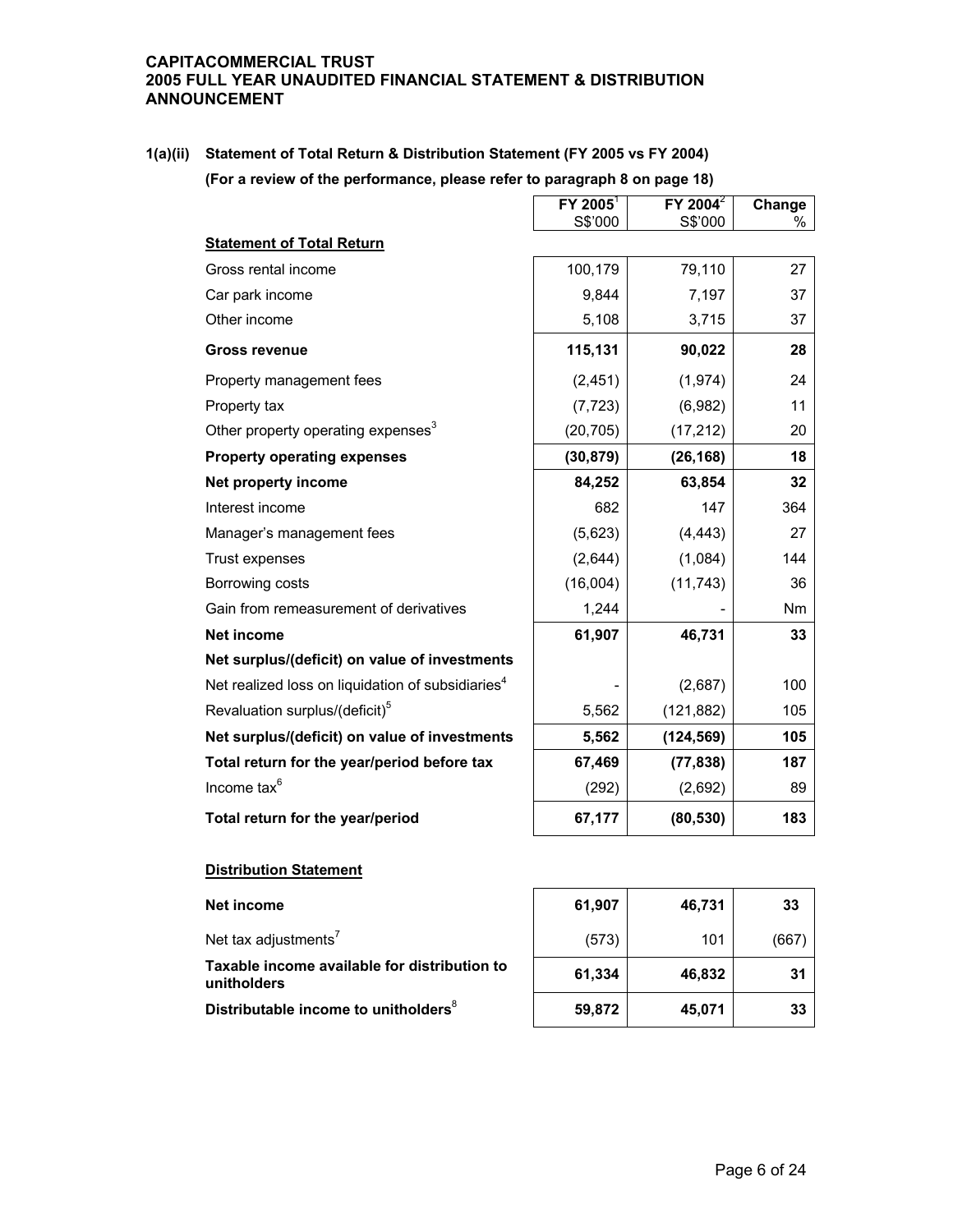#### **Footnotes**

- (1) CCT acquired HSBC Building on 29 April 2005.
- (2) CCT was established on 6 February 2004 but the acquisition of the initial seven properties was completed on 1 March 2004. Hence, the income recorded for Year 2004 relates only to the income for the period of 1 March 2004 to 31 December 2004.
- (3) Included as part of the other property operating expenses are the following:

|                                                        | FY 2005 | FY 2004 | Change |
|--------------------------------------------------------|---------|---------|--------|
|                                                        | S\$'000 | S\$'000 | $\%$   |
| Depreciation and amortization*                         | 247     | 129     | 92     |
| Allowance for doubtful debts and bad debts written off | (5)     | 8       | (163)  |

\* Amortization refers to the amortization of tenancy works.

- (4) This relates to a write-off of stamp duty paid for transfer of the property companies to CCT.
- (5) This relates to the surplus/(deficit) on revaluation of the investment properties. For details, to refer to the review of performance on page 17 (paragraph 8(a)(i)).
- (6) The income tax provision for 1 March 2004 to 14 May 2004 (Private trust period) is based on 100% of taxable income as tax transparency applies with effect from 15 May 2004 where income tax is provided for the 5% taxable income withheld and not distributed to unitholders. With effect from 1 July 2005, there would not be income tax provision as the distributable income to unitholders is based on 100% of the taxable income available for distribution to unitholders.
- (7) Included in the net tax adjustments are the following:

|                                             | FY 2005<br>S\$'000 | FY 2004<br>S\$'000 | Change<br>$\%$ |
|---------------------------------------------|--------------------|--------------------|----------------|
| Non-tax deductible/(chargeable) items:      |                    |                    |                |
| Trustee's fees                              | 261                | 165                | 58             |
| Temporary differences and other adjustments | (834)              | (64)               | (1,203)        |
| Net tax adjustments                         | (573)              | 101                | (667)          |

(8) The distributable income to unitholders for the period after the *distribution in specie* ie. 15 May 2004 is based on 95% of the taxable income available for distribution to unitholders. With effect from 1 July 2005, the distributable income to unitholders is based on 100% of the taxable income available for distribution to unitholders.

Nm – not meaningful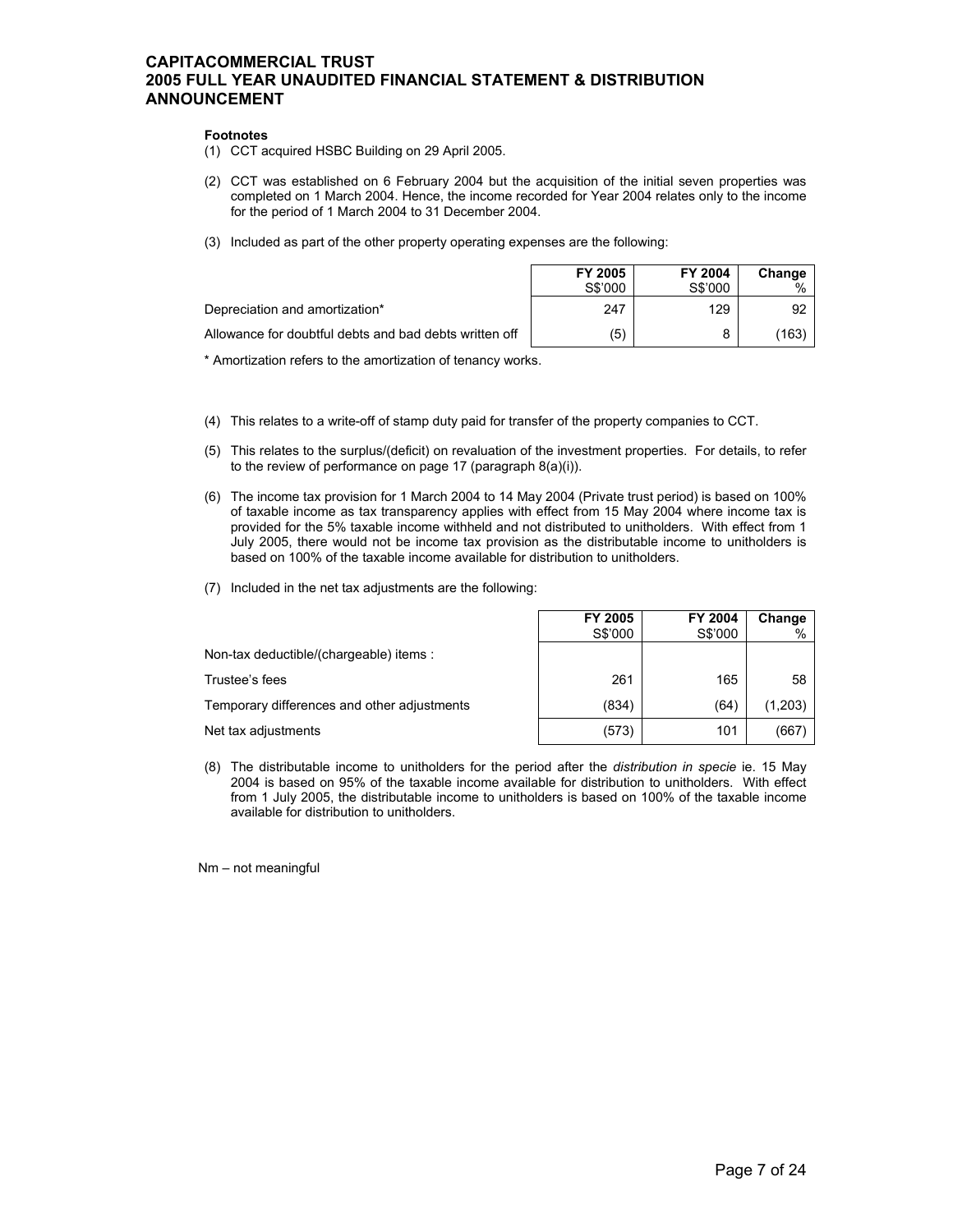## **1(b)(i) Balance sheet as at 31 December 2005 vs 31 December 2004**

|                                      | 31 Dec 2005<br>S\$'000 | 31 Dec 2004<br>S\$'000 | Change<br>℅    |
|--------------------------------------|------------------------|------------------------|----------------|
| <b>Non-current assets</b>            |                        |                        |                |
| Plant and equipment                  | 294                    | 430                    | (32)           |
| Investment properties                | 2,076,100 <sup>1</sup> | 1,918,200              | 8              |
|                                      |                        |                        |                |
| <b>Total non-current assets</b>      | 2,076,394              | 1,918,630              | 8              |
| <b>Current assets</b>                |                        |                        |                |
| Trade and other receivables          | 1,518                  | 989                    | 54             |
| Derivative asset                     | $1,244^2$              |                        | Nm             |
| Cash and cash equivalents            | $64,197^3$             | $60,254^4$             | 7              |
| <b>Total current assets</b>          | 66,959                 | 61,243                 | 9              |
|                                      |                        |                        |                |
| <b>Total assets</b>                  | 2,143,353              | 1,979,873              | 8              |
| <b>Current liabilities</b>           |                        |                        |                |
| Trade and other payables             | 20,794                 | 16,523                 | 26             |
| Unsecured short term loan            | 76,000 <sup>5</sup>    |                        | Nm             |
| Provision for taxation               | 666                    | 374                    | 78             |
| <b>Total current liabilities</b>     | 97,460                 | 16,897                 | 477            |
| <b>Non-current liabilities</b>       |                        |                        |                |
| Interest-bearing borrowings          | 580,042                | 580,042                |                |
| Other non-current liabilities        | 9,505                  | 9,287                  | $\overline{2}$ |
| <b>Total non-current liabilities</b> | 589,547                | 589,329                |                |
| <b>Total liabilities</b>             | 687,007                | 606,226                | 13             |
|                                      |                        |                        |                |
| <b>Net assets</b>                    | 1,456,346              | 1,373,647              | 6              |
| Represented by:                      |                        |                        |                |
| <b>Unitholders' funds</b>            | 1,456,346              | 1,373,647              | 6              |

#### **Footnotes**

- (1) The increase is mainly due to the acquisition of HSBC Building on 29 April 2005.
- (2) This relates to the fair value of the 2 forward interest rate swaps.
- (3) This includes the distributable income of S\$32.1 million for the period of 1 July 2005 to 31 December 2005 which is payable on 28 February 2006.
- (4) This includes the distributable income of S\$33.5 million for the period of 15 May 2004 to 31 December 2004 which was paid on 28 February 2005.
- (5) The 1-year bridging loan facility was drawn down to part finance the acquisition of HSBC Building.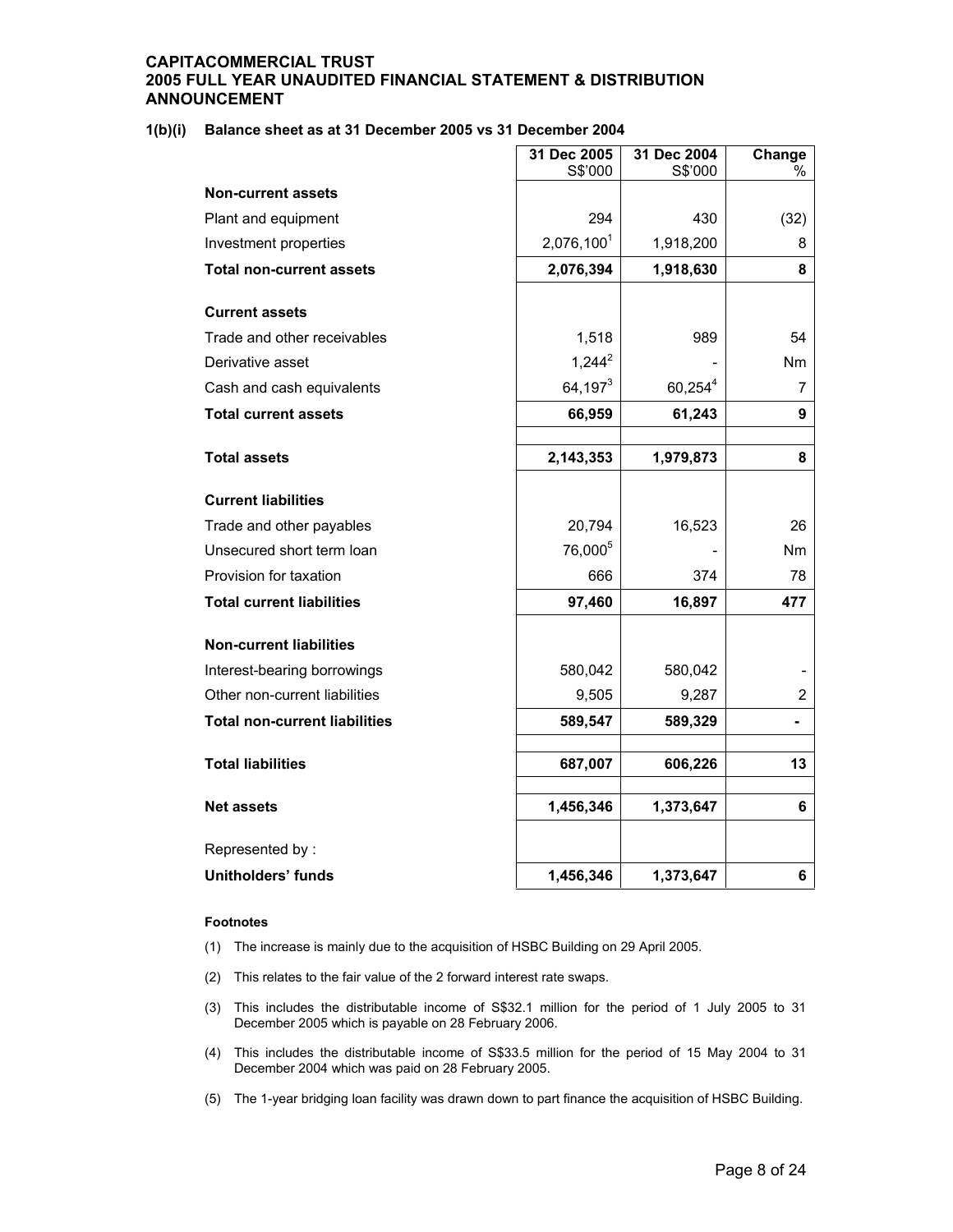## **1(b)(ii) Aggregate amount of borrowings and debt securities**

|                                                       | 31 Dec 2005<br>S\$'000 | 31 Dec 2004<br>S\$'000 |
|-------------------------------------------------------|------------------------|------------------------|
| <b>Secured borrowings</b>                             |                        |                        |
| Amount repayable after one year                       | 580,042                | 580,042                |
| <b>Unsecured borrowings</b>                           |                        |                        |
| Amount repayable in one year or less, or on<br>demand | 76,000                 |                        |
|                                                       | 656,042                | 580.042                |

## **Details of any collaterals**

As security for the secured borrowings for the initial seven properties<sup>1</sup> ("Initial Investment Properties"), CCT has granted in favour of the lender the following:

- (i) a mortgage over the Initial Investment Properties;
- (ii) an assignment of the insurance policies relating to the Initial Investment Properties;
- (iii) an assignment of all the rights, interest and title of CCT in relation to each of the Share Sale and Purchase Agreements and Property Sale and Purchase Agreements;
- (iv) an assignment of the agreements relating to the management of the Initial Investment Properties;
- (v) an assignment and charge of the rental proceeds and tenancy agreements of units in the Initial Investment Properties; and
- (vi) a fixed and floating charge over certain assets of CCT relating to the Initial Investment Properties.

## **Footnote**

(1) Initial seven properties refer to Capital Tower, 6 Battery Road, Starhub Centre, Robinson Point, Bugis Village, Golden Shoe Car Park and Market Street Car Park.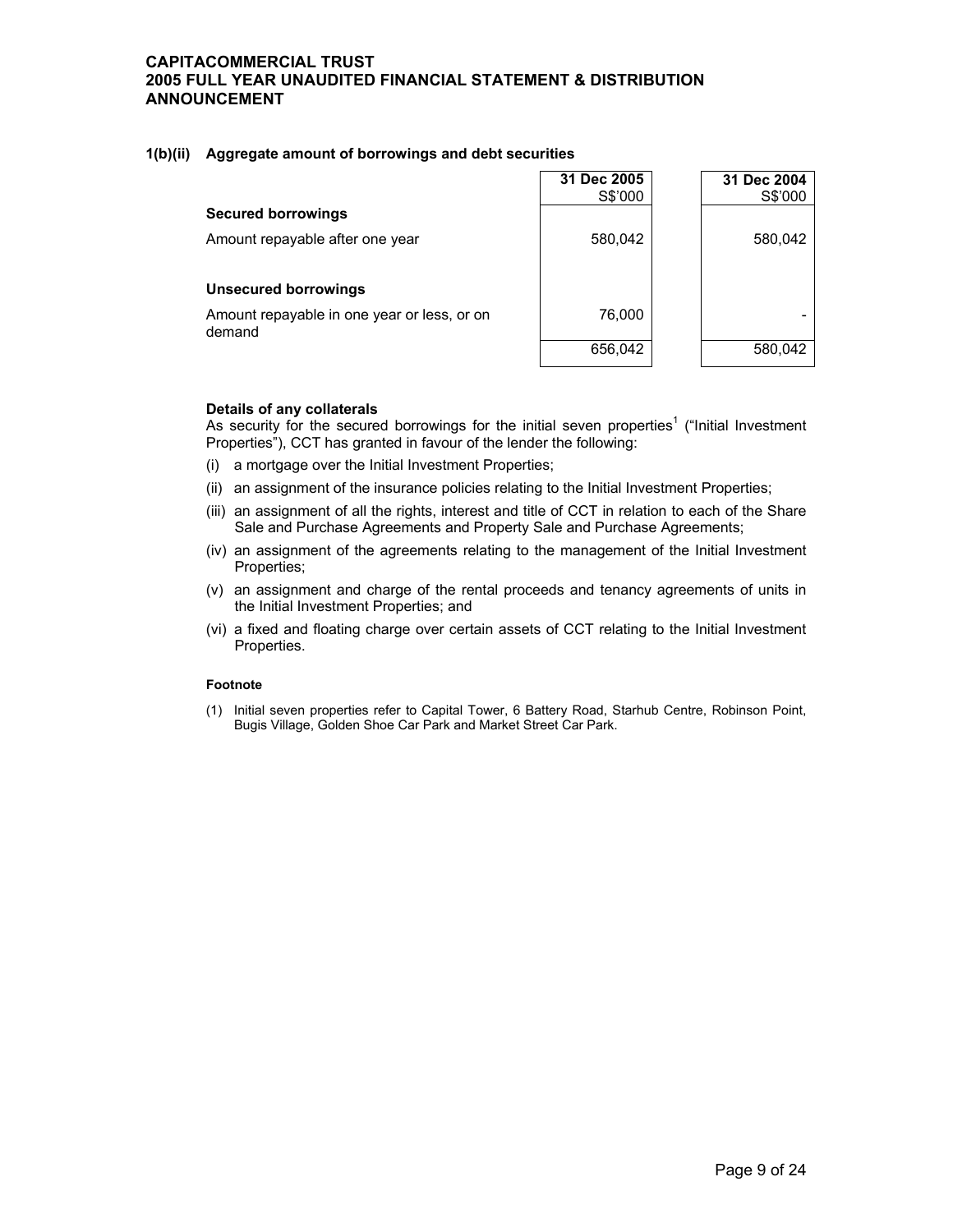# **1(c)(i) Cash flow statement (4Q 2005 vs 4Q 2004)**

| $311$ HOW Statement (48, 2000 VS 48, 2004)                                    | 4Q 2005<br>S\$'000 | 4Q 2004<br>S\$'000 |
|-------------------------------------------------------------------------------|--------------------|--------------------|
| <b>Operating activities</b>                                                   |                    |                    |
| Net income                                                                    | 16,542             | 13,950             |
| <b>Adjustment for</b>                                                         |                    |                    |
| Interest income                                                               | (232)              | (99)               |
| Depreciation of plant and equipment                                           | 36                 | 40                 |
| Amortization of tenancy works                                                 | 29                 |                    |
| Amortization of rent incentives                                               | (801)              | 78                 |
| Allowance for doubtful debts                                                  |                    | 3                  |
| Borrowing costs                                                               | 4,199              | 3,712              |
| Gain from remeasurement of derivatives                                        | (1,050)            |                    |
| Operating income before working capital changes<br>Changes in working capital | 18,723             | 17,684             |
| Trade and other receivables                                                   | 829                | 512                |
| Trade and other payables                                                      | 2,066              | 1,551              |
| Security deposits                                                             | (306)              | (6)                |
| Cash generated from operations                                                | 21,312             | 19,741             |
| Tax paid                                                                      |                    |                    |
| Cash generated from operating activities                                      | 21,312             | 19,741             |
| <b>Investing activities</b>                                                   |                    |                    |
| Interest received                                                             | 232                | 90                 |
| Subsequent expenditure on investment property                                 | (2,589)            | (540)              |
| Purchase of plant and equipment                                               |                    | (6)                |
| Cash flows from investing activities                                          | (2, 357)           | (456)              |
| <b>Financing activities</b>                                                   |                    |                    |
| Issue expenses                                                                |                    | (381)              |
| Interest paid                                                                 | (4, 118)           | (3,671)            |
| Cash flows from financing activities                                          | (4, 118)           | (4,052)            |
| Increase in cash and cash equivalents                                         | 14,837             | 15,233             |
| Cash and cash equivalents at beginning of period                              | 49,360             | 45,021             |
| Cash and cash equivalents at end of period                                    | 64,197             | 60,254             |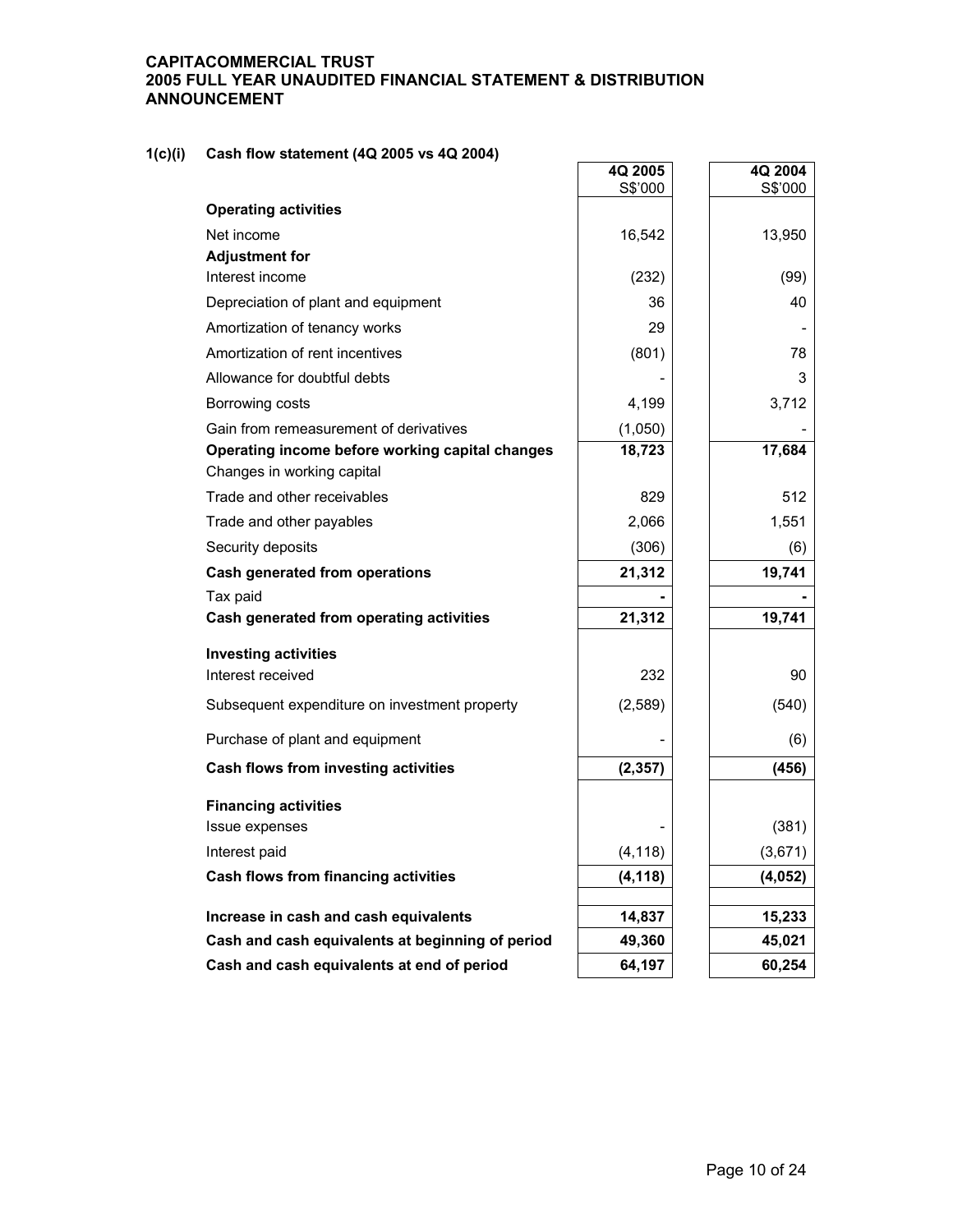# **1(c)(ii) Cash flow statement (FY 2005 vs FY 2004)**

|                                                                                    | FY 2005 <sup>1</sup> | $FY$ 2004 <sup>2</sup> |
|------------------------------------------------------------------------------------|----------------------|------------------------|
|                                                                                    | S\$'000              | S\$'000                |
| <b>Operating activities</b>                                                        |                      |                        |
| Net income                                                                         | 61,907               | 46,731                 |
| <b>Adjustment for</b>                                                              |                      |                        |
| Interest income                                                                    | (682)                | (147)                  |
| Depreciation of plant and equipment                                                | 151                  | 129                    |
| Amortization of tenancy works                                                      | 96                   |                        |
| Amortization of rent incentives                                                    | (422)                | 196                    |
| Allowance for doubtful debts                                                       | (5)                  | 8                      |
| Borrowing costs                                                                    | 16,004               | 11,743                 |
| Gain from remeasurement of derivatives                                             | (1, 244)             |                        |
| Operating income before working capital changes<br>Changes in working capital      | 75,805               | 58,660                 |
| Trade and other receivables                                                        | (218)                | (1,027)                |
| Trade and other payables                                                           | 3,325                | 9,875                  |
| Security deposits                                                                  | 803                  | 57                     |
| <b>Cash generated from operations</b>                                              | 79,715               | 67,565                 |
| Tax paid                                                                           |                      | (2,318)                |
| Cash generated from operating activities                                           | 79,715               | 65,247                 |
| <b>Investing activities</b>                                                        |                      |                        |
| Interest received                                                                  | 702                  | 127                    |
| Purchase of investment property, acquisition charges<br>and subsequent expenditure | (152, 338)           | (595, 944)             |
| Purchase of plant and equipment                                                    | (15)                 | (118)                  |
| Net cash inflow from acquisition of subsidiaries                                   |                      | 6,761                  |
| Cash flows from investing activities                                               | (151, 651)           | (589, 174)             |
| <b>Financing activities</b>                                                        |                      |                        |
| Proceeds from issue of new units                                                   | 78,872               | 36,204                 |
| Interest bearing borrowings                                                        | 76,000               | 580,042                |
| Issue expenses                                                                     | (2,059)              | (11,696)               |
| Distribution to unitholders                                                        | $(61,291)^3$         | (9,272)                |
| Interest paid                                                                      | (15, 643)            | (11,097)               |
| Cash flows from financing activities                                               | 75,879               | 584,181                |
| (Decrease)/Increase in cash and cash equivalents                                   | 3,943                | 60,254                 |
| Cash and cash equivalents at beginning of period                                   | 60,254               |                        |
| Cash and cash equivalents at end of period                                         | 64,197               | 60,254                 |
|                                                                                    |                      |                        |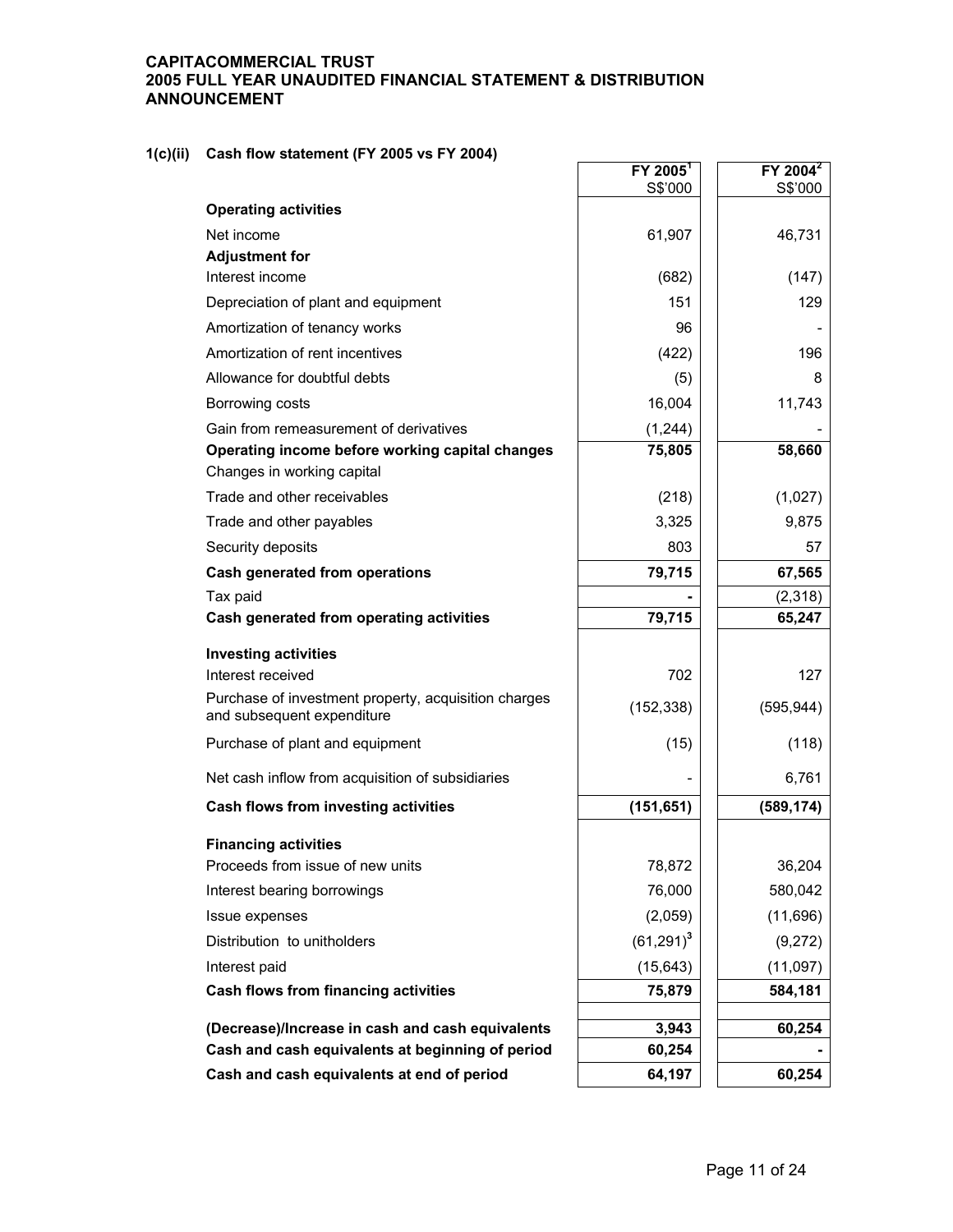#### **Footnotes**

- (1) CCT acquired HSBC Building on 29 April 2005.
- (2) Although CCT was established on 6 February 2004, the acquisition of the properties was completed on 1 March 2004. Consequently, the figures only represent the income from 1 March 2004 to 31 December 2004 as there was no income from 6 February 2004 to 29 February 2004.
- (3) This comprises the distributable income of S\$33.5 million for the period of 15 May 2004 to 31 December 2004 which was paid on 28 February 2005 and the distributable income of S\$27.8 million for the period of 1 January 2005 to 30 June 2005 which was paid on 29 August 2005.

## **1(d)(i) Statement of changes in unitholders' funds (4Q 2005 vs 4Q 2004)**

| 4Q 2005   | 4Q 2004<br>S\$'000 |
|-----------|--------------------|
|           |                    |
| 1,434,242 | 1,481,840          |
|           |                    |
| 22,104    | (108, 073)         |
|           |                    |
|           |                    |
|           | (120)              |
|           | (120)              |
| 22,104    | (108, 193)         |
| 1,456,346 | 1,373,647          |
|           | S\$'000            |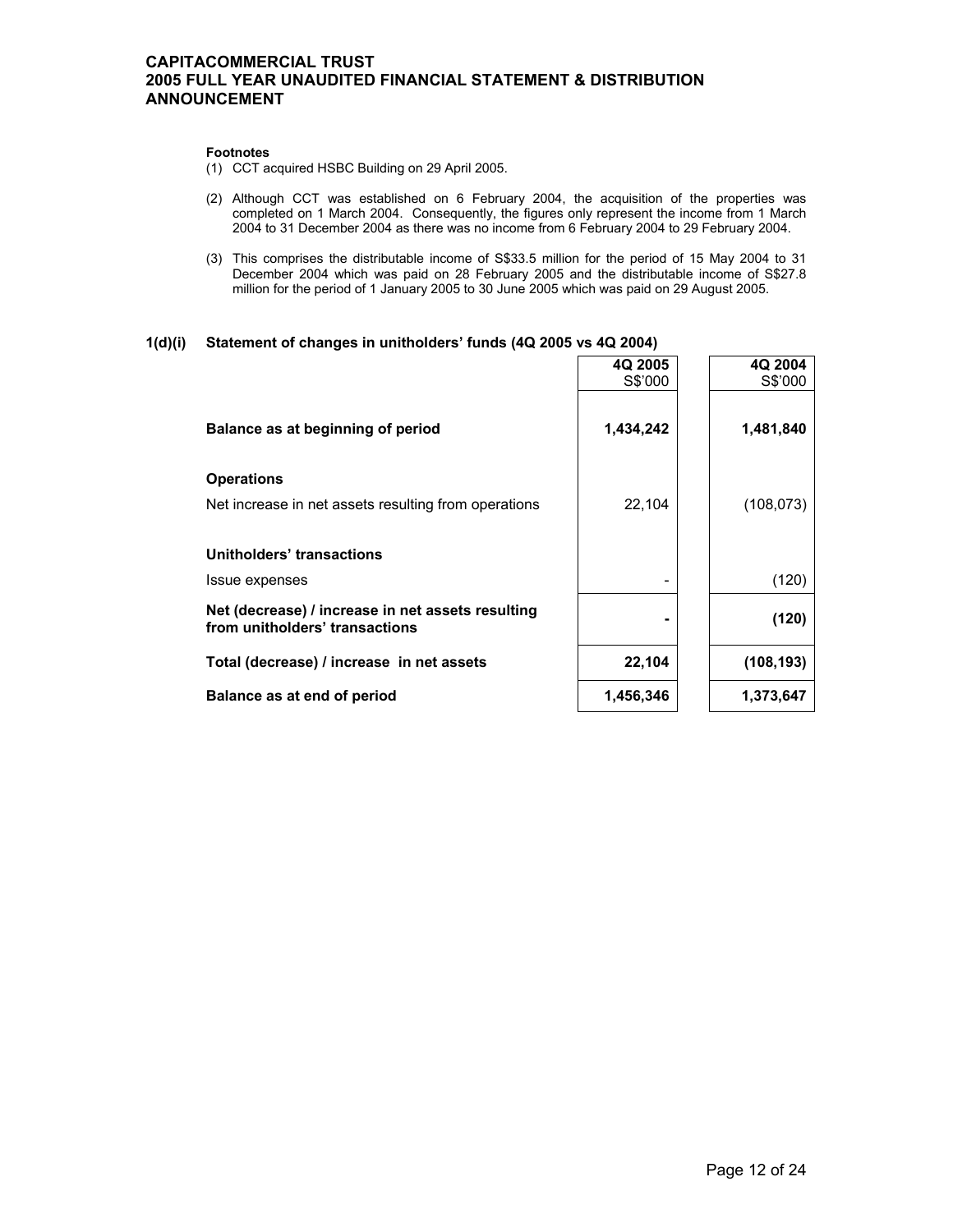|                                                                        | FY 2005<br>S\$'000  | FY 2004 <sup>1</sup><br>S\$'000 |
|------------------------------------------------------------------------|---------------------|---------------------------------|
| Balance as at beginning of period                                      | 1,373,647           |                                 |
| <b>Operations</b>                                                      |                     |                                 |
| Net increase in net assets resulting from operations                   | 67,177              | (80, 530)                       |
| Unitholders' transactions                                              |                     |                                 |
| Creation of new units                                                  | 78,872 <sup>2</sup> | 1,475,145                       |
| Issue expenses                                                         | $(2,059)^3$         | (11,696)                        |
| Distribution to unitholders                                            | $(61,291)^4$        | (9,272)                         |
| Net increase in net assets resulting from<br>unitholders' transactions | 15,522              | 1,454,177                       |
| Total increase in net assets                                           | 82,699              | 1,373,647                       |
| Balance as at end of period                                            | 1,456,346           | 1,373,647                       |

## **1(d)(ii) Statement of changes in unitholders' funds (FY 2005 vs FY 2004)**

#### **Footnotes**

- (1) Although CCT was established on 6 February 2004, the acquisition of the properties was completed on 1 March 2004. Consequently, the figures only represent the income from 1 March 2004 to 31 December 2004 as there was no income from 6 February 2004 to 29 February 2004.
- (2) 57.2 million new units were issued on 29 April 2005 to part finance the acquisition of HSBC Building.
- (3) This comprises mainly the underwriting and selling commissions and other issue expenses relating to the equity fund raising exercise for the acquisition of HSBC Building.
- (4) This comprises the distributable income of S\$33.5 million for the period of 15 May 2004 to 31 December 2004 which was paid on 28 February 2005 and the distributable income of S\$27.8 million for the period of 1 January 2005 to 30 June 2005 which was paid on 29 August 2005.

## **1(e)(i) Details of any change in the units (4Q 2005 vs 4Q 2004)**

|                                   | 4Q 2005<br>Units | 4Q 2004<br>Units |
|-----------------------------------|------------------|------------------|
| Balance as at beginning of period | 896,270,700      | 839,116,700      |
| Balance as at end of period       | 896,270,700      | 839,116,700      |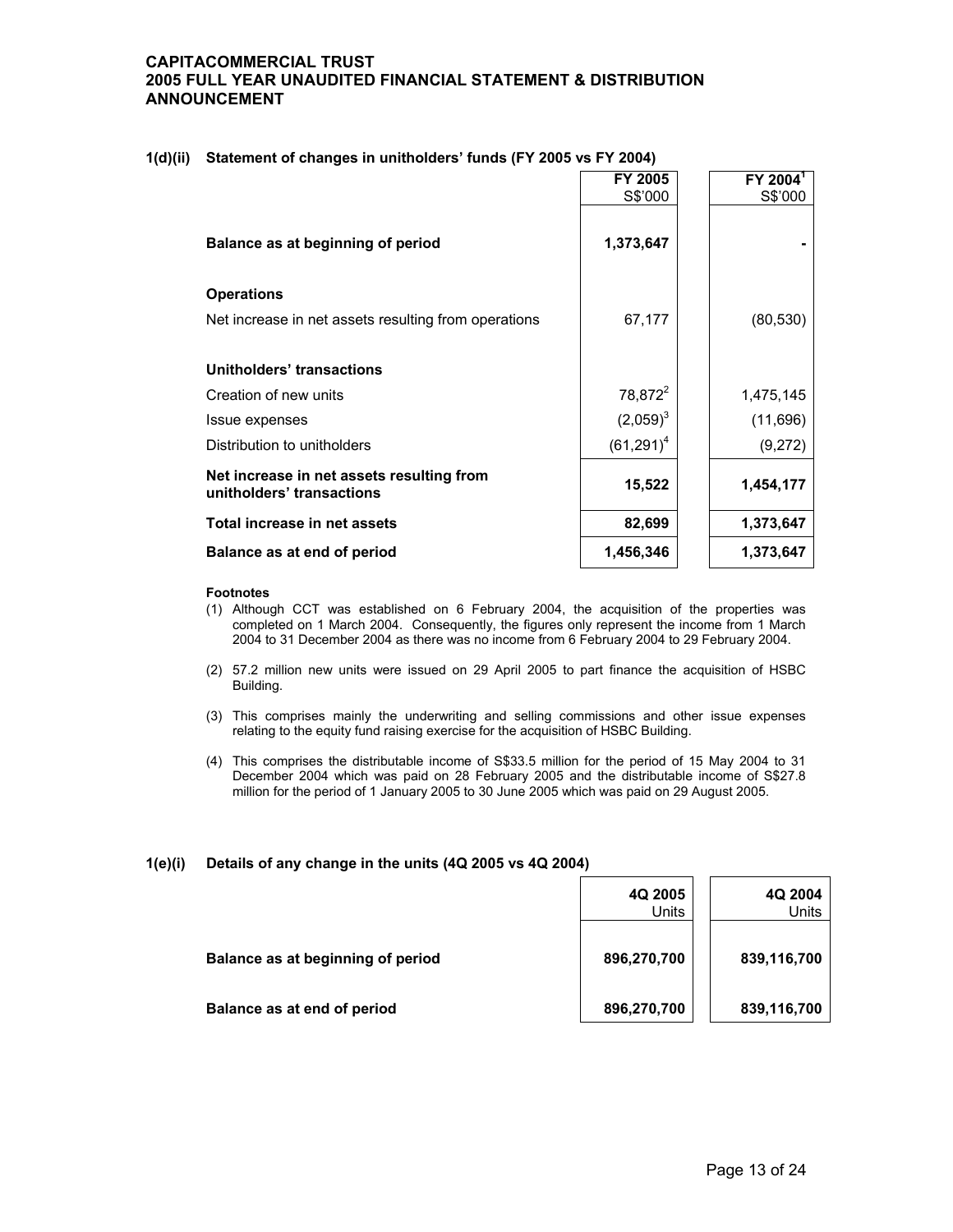**1(e)(ii) Details of any change in the units (FY 2005 vs FY 2004)**

|                                                                                                                         | <b>FY 2005</b><br>Units | <b>FY 2004</b><br>Units |
|-------------------------------------------------------------------------------------------------------------------------|-------------------------|-------------------------|
| Balance as at beginning of period                                                                                       | 839,116,700             |                         |
| Issue of new units:                                                                                                     |                         |                         |
| - part settlement for the purchase of HSBC Building                                                                     | 57,154,000              |                         |
| - settlement for the purchase of shares of property<br>companies                                                        |                         | 764,369,254             |
| - part settlement for the purchase of 6 Battery Road                                                                    |                         | 54, 153, 274            |
| - for cash for the payment of issue and establishment<br>expenses, stamp duty and other acquisition related<br>expenses |                         | 20,594,172              |
| Balance as at end of period                                                                                             | 896,270,700             | 839,116,700             |

**2 Whether the figures have been audited, or reviewed and in accordance with which h standard (eg. The Singapore Standard on Auditing 910 (Engagement to Review Financial Statements), or an equivalent standard)** 

The figures have not been audited nor reviewed by our auditors.

- **3 Where the figures have been audited or reviewed, the auditor's report (including any qualifications or emphasis of matter)**  Not applicable.
- **4 Whether the same accounting policies and methods of computation as in the issuer's most recent audited annual financial statements have been complied**  The accounting policies and methods of computation applied in the financial statements for the current reporting period are consistent with the audited financial statements for the year ended 31 December 2004.
- **5 If there are any changes in the accounting policies and methods of computation, including any required by an accounting standard, what has changed, as well as the reasons for, and the effect of, the change**  Nil.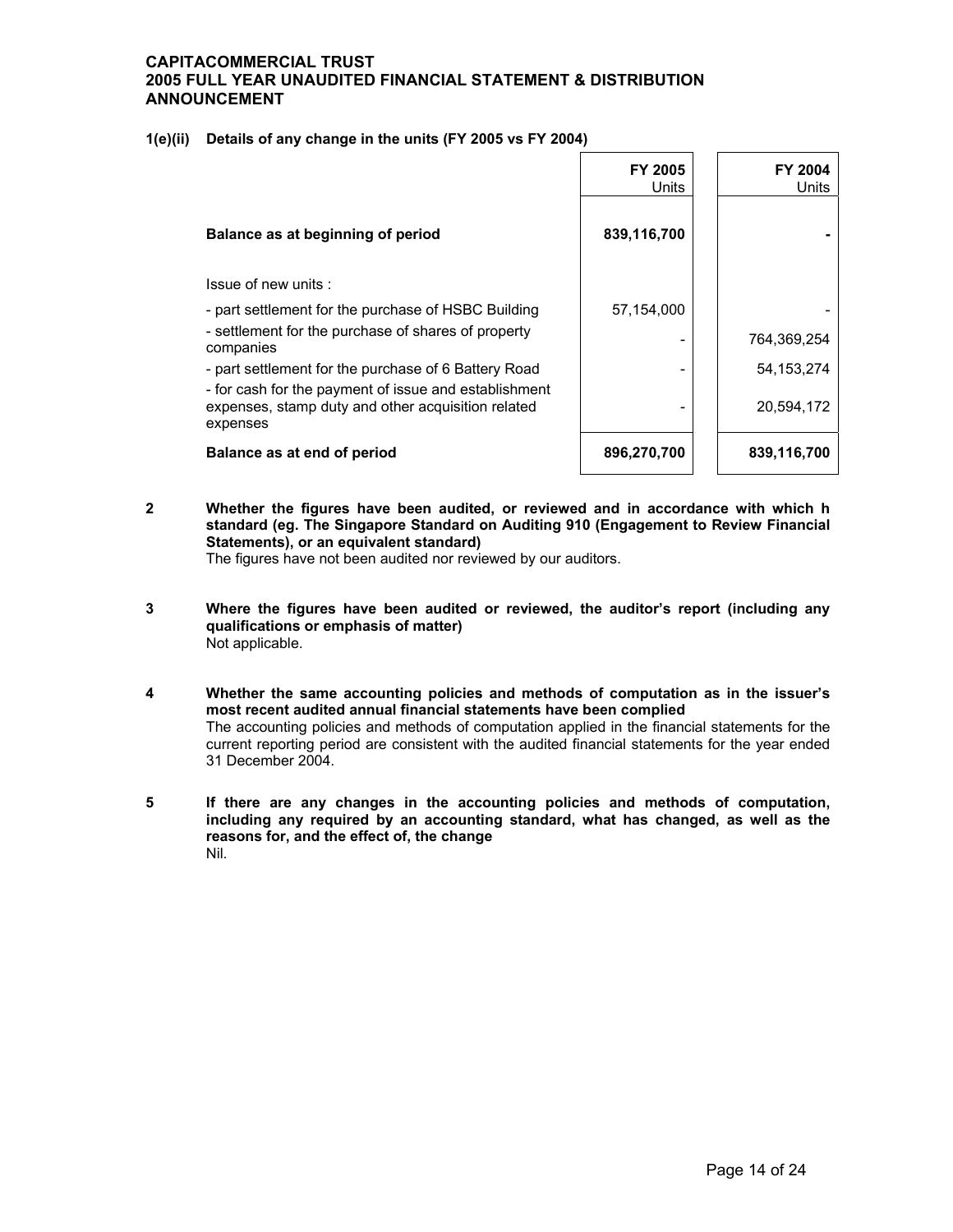## **6 Earnings per unit ("EPU") and distribution per unit ("DPU") for the financial period**

 In computing the EPU, the weighted average number of units as at the end of each period is used for the computation.

 In computing the DPU, the number of units as at the end of each period is used for the computation.

|                                                                                                      | 4Q 2005                    | 4Q 2004                    |
|------------------------------------------------------------------------------------------------------|----------------------------|----------------------------|
| Number of units on issue at end of period                                                            | 896,270,700                | 839,116,700                |
| Weighted average number of units as at end of period<br>Earnings per unit (EPU)                      | 896,270,700                | 839,116,700                |
| Based on the weighted average number of units as at<br>end of period<br>Based on fully diluted basis | 1.85 $\phi$<br>1.85 $\phi$ | 1.65 $\phi$<br>1.65 $\phi$ |
| Distribution per unit (DPU)                                                                          |                            |                            |
| Based on the number of units as at end of period                                                     | 1.76¢                      | 1.60¢                      |

The diluted EPU is the same as the basic EPU as there are no significant dilutive instruments in issue during the period.

|                                                                      | FY 2005           | 1 Jan to 28<br>Apr 2005 | 29 Apr to 31<br><b>Dec 2005</b> |
|----------------------------------------------------------------------|-------------------|-------------------------|---------------------------------|
| Number of units on issue at end of period                            | 896,270,700       | 839,116,700             | 896,270,700                     |
| Weighted average number of units as at end<br>of period              | 877.793.516       | 839,116,700             | 896.270.700                     |
| Earnings per unit (EPU)                                              |                   |                         |                                 |
| Based on the weighted average number of<br>units as at end of period | 7.02¢             | 2.23 <sub>c</sub>       | 4.79 <sub>c</sub>               |
| Based on fully diluted basis                                         | 7.02 <sub>0</sub> | 2.23¢                   | 4.79c                           |
| Distribution per unit (DPU)                                          |                   |                         |                                 |
| Based on the number of units as at end of<br>period                  | 6.81c             | 2.15¢                   | 4.66 <sub>¢</sub>               |

The diluted EPU is the same as the basic EPU as there are no significant dilutive instruments in issue during the period.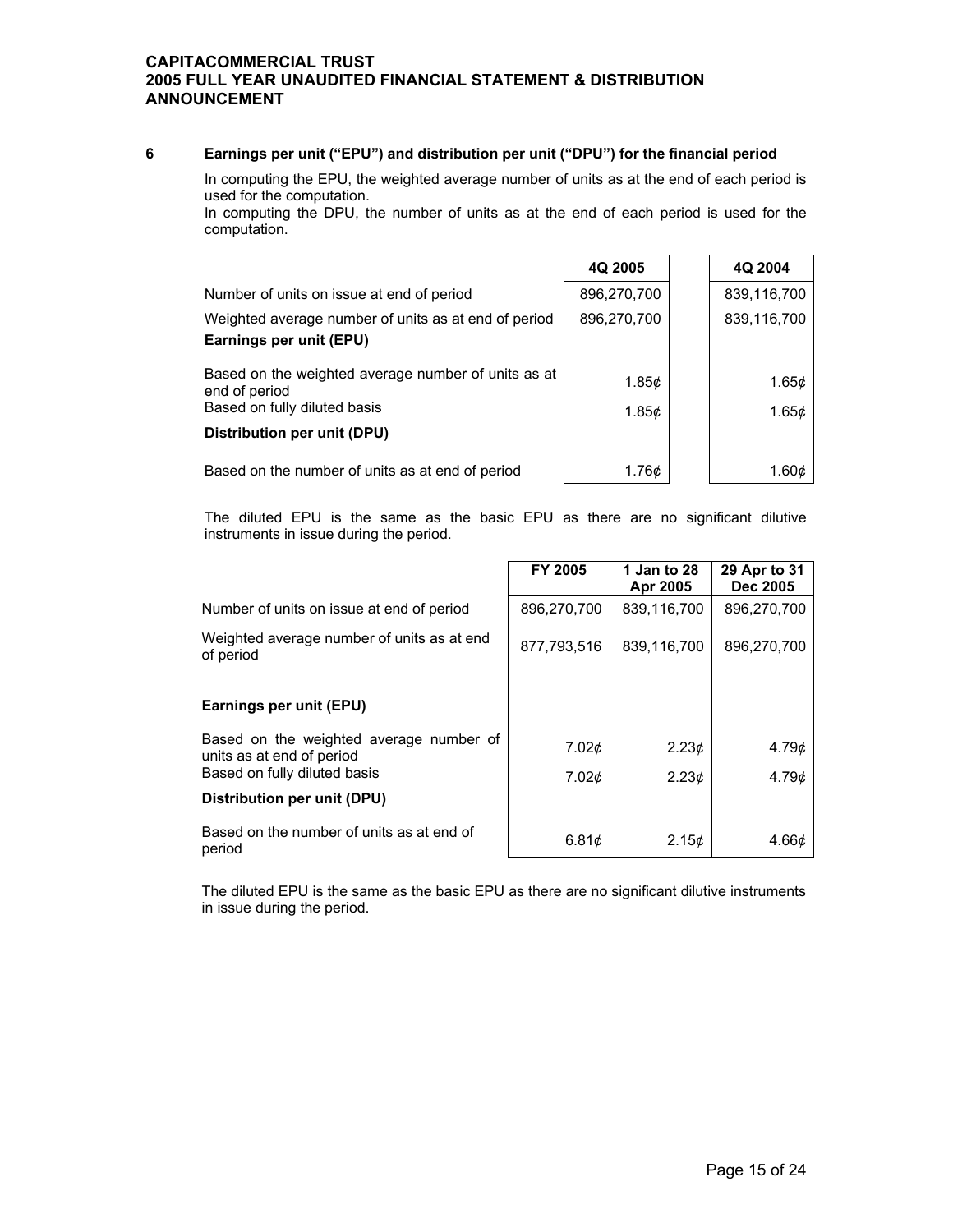|                                                                      | FY 2004 <sup>1</sup> | <b>Private Trust</b><br>(6 Feb to 14<br>May 2004) <sup>1</sup> | <b>Public Trust</b><br>$(15$ May to<br>31 Dec 2004) |
|----------------------------------------------------------------------|----------------------|----------------------------------------------------------------|-----------------------------------------------------|
| Number of units on issue at end of period                            | 839,116,700          | 839,116,700                                                    | 839,116,700                                         |
| Weighted average number of units as at<br>end of period              | 839,116,700          | 839,116,700                                                    | 839,116,700                                         |
| Earnings per unit (EPU)                                              |                      |                                                                |                                                     |
| Based on the weighted average number of<br>units as at end of period | 5.25¢                | 1.11¢                                                          | 4.14¢                                               |
| Based on fully diluted basis                                         | 5.25c                | 1.11c                                                          | 4.14¢                                               |
| Distribution per unit (DPU)                                          |                      |                                                                |                                                     |
| Based on the number of units as at end of<br>period                  | 5.37 $\phi$          | 1.38 <sub>c</sub>                                              | 3.99 <sub>0</sub>                                   |

The diluted EPU is the same as the basic EPU as there are no significant dilutive instruments in issue during the period.

#### **Footnotes**

(1) Although CCT was established on 6 February 2004, the acquisition of the properties was completed on 1 March 2004. Consequently, the figures only represent the income from 1 March 2004 to 31 December 2004 as there was no income from 6 February 2004 to 29 February 2004.

## **7 Net asset value ("NAV") backing per unit based on issued units at the end of the period**

|                                                                              | 31 Dec 2005 | 31 Dec 2004 |
|------------------------------------------------------------------------------|-------------|-------------|
| NAV per unit                                                                 | \$1.62      | \$1.64      |
| Adjusted NAV per unit (excluding the<br>distributable income to unitholders) | \$1.59      | \$1.60      |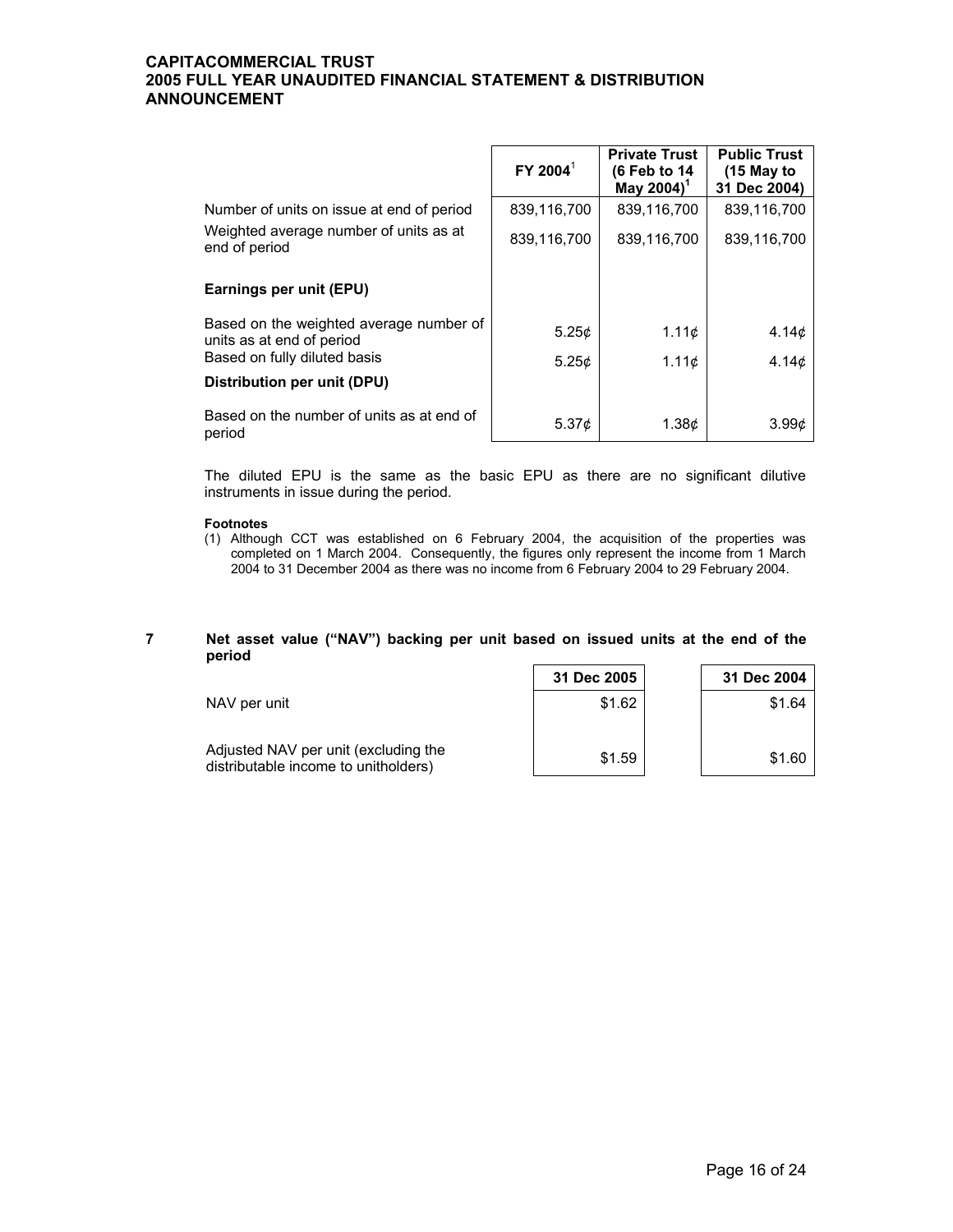## **8 Review of the performance**

|                                                         | 4Q 2005<br>S\$'000 | 4Q 2004    | FY 2005<br>S\$'000 | $FY$ 2004 $^1$<br>S\$'000 |
|---------------------------------------------------------|--------------------|------------|--------------------|---------------------------|
| <b>Statement of Total Return</b>                        |                    | S\$'000    |                    |                           |
|                                                         |                    |            |                    |                           |
| Gross revenue                                           | 29,771             | 27,203     | 115,131            | 90,022                    |
| Property operating expenses                             | (9,069)            | (8,737)    | (30, 879)          | (26, 168)                 |
| Net property income                                     | 20,702             | 18,466     | 84,252             | 63,854                    |
| Other Income                                            | 232                | 99         | 682                | 147                       |
| Manager's management fees                               | (1, 487)           | (1, 299)   | (5,623)            | (4, 443)                  |
| Trust expense                                           | 244                | 396        | (2,644)            | (1,084)                   |
| Borrowing costs                                         | (4, 199)           | (3,712)    | (16,004)           | (11, 743)                 |
| Gain from remeasurement of derivatives                  | 1,050              |            | 1,244              |                           |
| Net income                                              | 16,542             | 13,950     | 61,907             | 46,731                    |
| Net realized loss on liquidation of<br>subsidiaries $2$ |                    |            |                    | (2,687)                   |
| Revaluation surplus/(deficit)                           | 5,562              | (121, 882) | 5,562              | (121, 882)                |
| Total return for the period before<br>income tax        | 22,104             | (107, 932) | 67,469             | (77, 838)                 |
| Income $\text{tax}^3$                                   |                    | (141)      | (292)              | (2,692)                   |
| Total return for the period after income<br>tax         | 22,104             | (108, 073) | 67,177             | (80, 530)                 |

## **Distribution Statement**

| Net income                                                  | 16,542            | 13,950 | 61,907            | 46,731      |
|-------------------------------------------------------------|-------------------|--------|-------------------|-------------|
| Net tax adjustments                                         | (735)             | 124    | (573)             | 101         |
| Taxable income available for distribution<br>to unitholders | 15,807            | 14,074 | 61,334            | 46,832      |
| Distributable income to unitholders                         | 15,807            | 13,370 | 59,872            | 45,071      |
| Earnings per unit (cents)                                   | 1.85 <sub>c</sub> | 1.65c  | 7.02 <sub>0</sub> | 5.25¢       |
| Distribution per unit (cents)                               | 1.76¢             | 1.60¢  | 6.81c             | 5.37 $\phi$ |

#### **Footnotes**

- (1) Although CCT was established on 6 February 2004, the acquisition of the properties was completed on 1 March 2004. Consequently, the figures only represent the income from 1 March 2004 to 31 December 2004 as there was no income from 6 February 2004 to 29 February 2004.
- (2) This relates to a write-off of stamp duty paid for transfer of the property companies to CCT.
- (3) The income tax provision for 1 March 2004 to 14 May 2004 (Private trust period) is based on 100% of taxable income as tax transparency applies with effect from 15 May 2004 where income tax is provided for the 5% taxable income withheld and not distributed to unitholders. With effect from 1 July 2005, there would not be income tax provision as the distributable income to unitholders is based on 100% of the taxable income available for distribution to unitholders.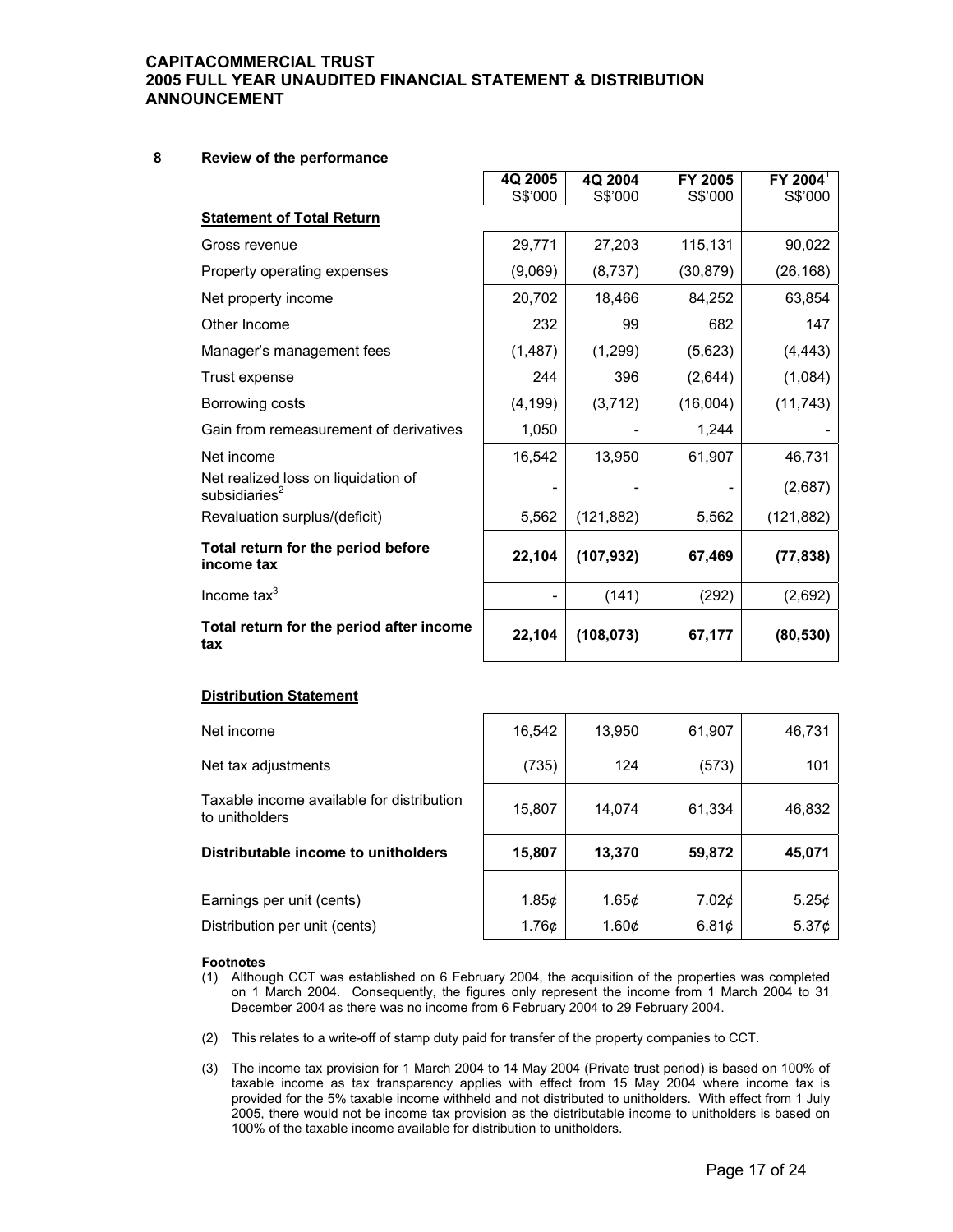#### **Review of performance 4Q 2005 vs 4Q 2004**

 Gross revenue for 4Q 2005 is higher than 4Q 2004 by S\$2.6 million or 9%. This is mainly due to additional revenue of S\$2.1 million derived from the acquisition of HSBC Building, higher car park income and tenant recoveries achieved for most of the buildings and partially offset against lower rental income from the retail space at Market Street Car Park due to the commencement of asset enhancement work in November 2005.

Property operating expenses are higher in 4Q 2005 by S\$0.3 million or 4% due to higher cyclical works carried out to improve the facilities offered by the buildings. This is partially offset by lower property tax resulting from downward revision of the annual values.

Trust expenses are lower in 4Q 2005 by S\$0.2 million or 38% due to lower professional fees and unitholders' expenses.

Interest income is higher in 4Q 2005 by S\$0.1 million or 134% due to higher cash on hand and higher deposit rate.

Borrowing costs are higher in 4Q 2005 by \$0.5 million or 13% due to additional borrowings of S\$76.0 million incurred to part finance the acquisition of HSBC Building on 29 April 2005. Gain from the remeasurement of derivatives relates to the fair value of the two forward interest rate swaps.

## **Review of performance FY 2005 vs FY 2004**

 The comparison FY 2005 vs FY 2004's performance is not meaningful as CCT has no income from 6 February 2004 to 29 February 2004 and the income recorded relates only to 1 March 2004 to 31 December 2004.

#### **Revaluation surplus/(deficit)**

#### **This revaluation surplus/(deficit) has no impact on the taxable income or distributable income to unitholders.**

 In accordance with the Code on Collective Investment Schemes issued by the Monetary Authority of Singapore, valuations of investment properties are to be conducted at least once in every 12 months. Any increase or decrease in value is credited or charged to the Statement of Total Return as revaluation surplus or deficit.

Valuations of the CCT portfolio were conducted by Knight Frank Pte Ltd and Colliers' International Consultancy & Valuation (Singapore) Pte Ltd on 1 December 2005 using the Investment Method, Discounted Cash Flow Analysis and Direct Comparison Approach.

CCT's portfolio is valued at S\$2,076.1 million as at 1 December 2005. The book value prior to revaluation is S\$2,070.5 million which includes the valuation of the initial seven properties (Capital Tower, 6 Battery Road, Starhub Centre, Robinson Point, Bugis Village, Golden Shoe Car Park and Market Street Car Park) as at 1 December 2004, the acquisition cost of HSBC Building and capital expenditure incurred. This gives rise to a revaluation surplus of S\$5.6 million, which is charged to the Statement of Total Return.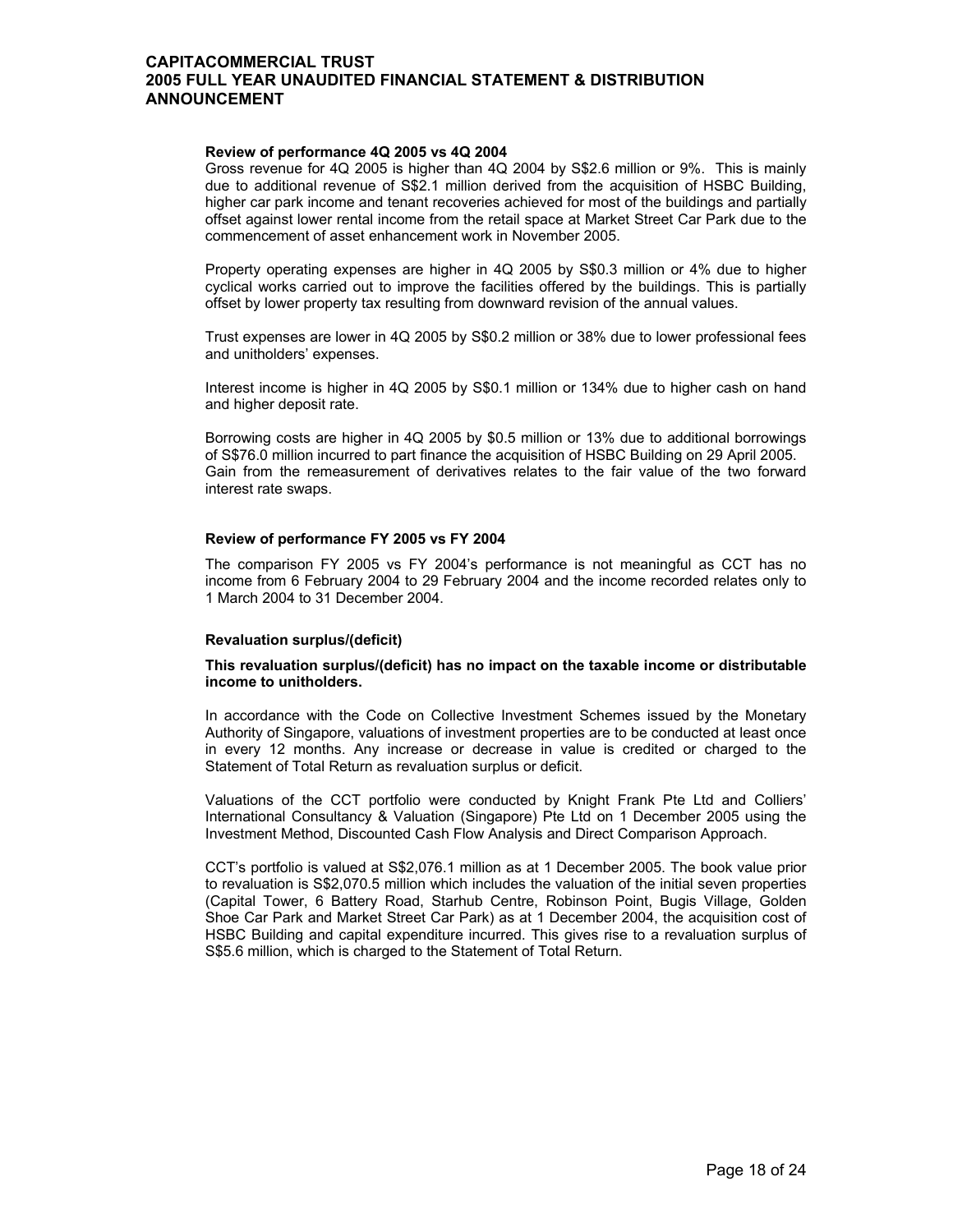**9 Variance between the forecast or prospectus statement (if disclosed previously) and the actual results** 

## **9(i) Statement of Total Return (Actual vs Forecast 29 April 2005 to 31 December 2005)**

|                                                             | 29 Apr 2005 to 31 Dec 2005 |                                  |                |
|-------------------------------------------------------------|----------------------------|----------------------------------|----------------|
|                                                             | <b>Actual</b><br>S\$'000   | Forecast <sup>1</sup><br>S\$'000 | Change<br>%    |
| Gross rental income                                         | 68,923                     | 67,327                           | $\overline{2}$ |
| Car park income                                             | 6,685                      | 5,397                            | 24             |
| Other income                                                | 3,491                      | 2,943                            | 19             |
| <b>Gross revenue</b>                                        | 79,099                     | 75,667                           | 5              |
| Property management fees                                    | (1,633)                    | (1, 569)                         | 4              |
| Property tax                                                | (5,205)                    | (5,065)                          | 3              |
| Other property operating expenses                           | (14, 443)                  | (13, 289)                        | 9              |
| <b>Property operating expenses</b>                          | (21, 281)                  | (19, 923)                        | $\overline{7}$ |
| Net property income                                         | 57,818                     | 55,744                           | 4              |
| Interest income                                             | 513                        | 311                              | 65             |
| Manager's management fees                                   | (3,905)                    | (3, 502)                         | 12             |
| Trust expenses                                              | (1, 421)                   | (1, 912)                         | (26)           |
| Borrowing costs                                             | (11, 243)                  | (11, 212)                        |                |
| Gain from remeasurement of derivatives                      | 1,244                      |                                  | <b>Nm</b>      |
| <b>Net income</b>                                           | 43,006                     | 39,429                           | 9              |
| Net tax adjustments                                         | (665)                      | 274                              | (343)          |
| Taxable income available for distribution to<br>unitholders | 42,341                     | 39,703                           | 7              |
| Distributable Income to unitholders                         | $41,828^2$                 | $37,718^3$                       | 11             |
|                                                             |                            |                                  |                |
| Distribution per unit (in cents)                            |                            |                                  |                |
| For the period                                              | 4.66¢                      | 4.21¢                            | 11             |
| <b>Annualised</b>                                           | 6.88¢                      | 6.22¢                            | 11             |

#### **Footnotes**

(1) The forecast for the period 29 April 2005 to 31 December 2005 is the forecast shown in the Offer Information Statement dated 21 April 2005 for the equity fund raising to acquire HSBC Building.

(2) The distributable income to unitholders is based on 95% of the taxable income available for distribution to unitholders for the period 1 January 2005 to 30 June 2005 and 100% of the taxable income available for distribution to unitholders from 1 July 2005 to 31 December 2005.

(3) The distributable income to unitholders is based on 95% of the taxable income available for distribution to unitholders.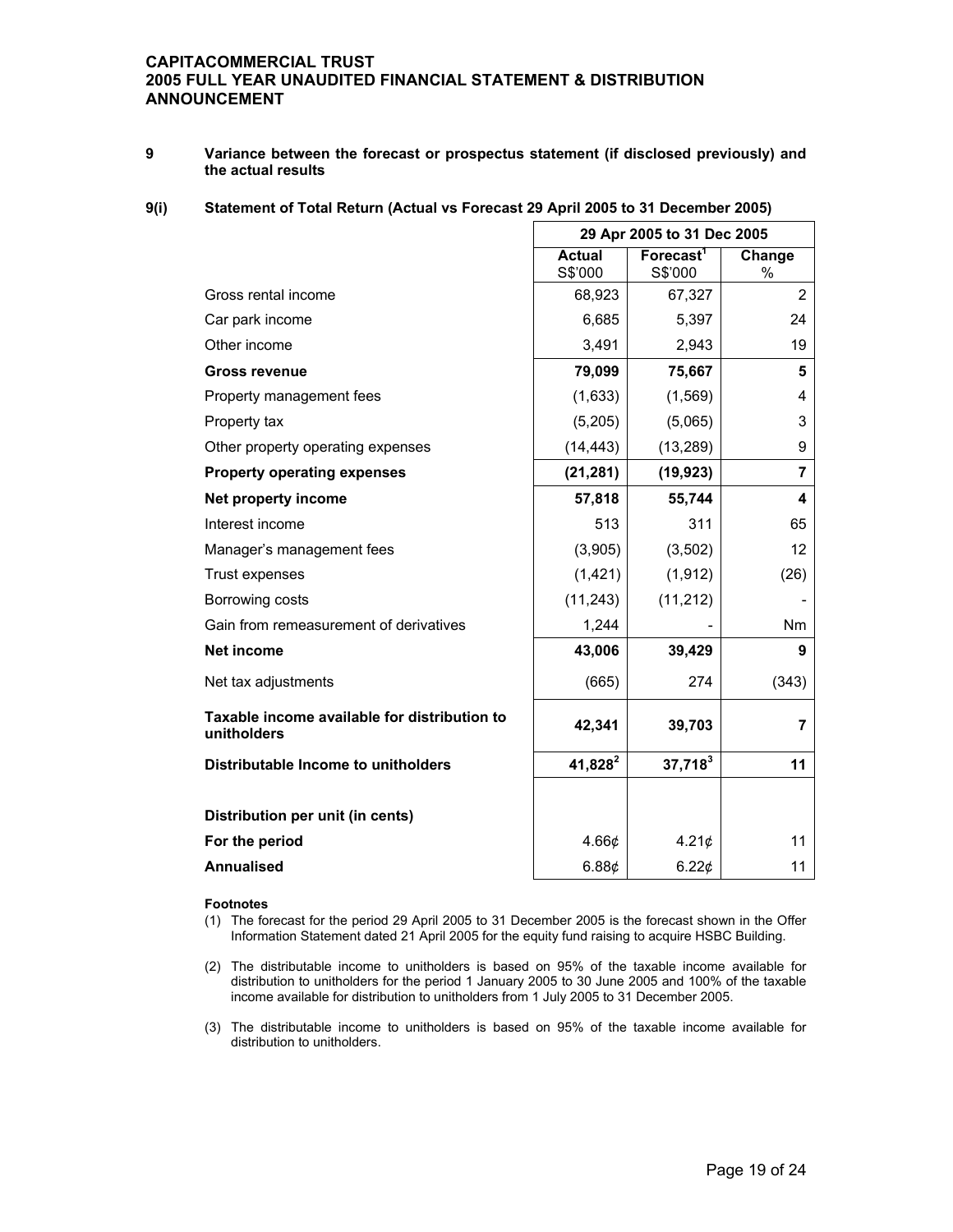# **9(ii) Breakdown of total gross revenue (by property)**

|                        | <b>Actual</b><br>29 Apr to<br>31 Dec 2005<br>S\$'000 | Forecast <sup>'</sup><br>29 Apr to<br>31 Dec 2005<br>S\$'000 | Change<br>% |
|------------------------|------------------------------------------------------|--------------------------------------------------------------|-------------|
| <b>Capital Tower</b>   | 27,950                                               | 27,327                                                       | 2           |
| 6 Battery Road         | 20,988                                               | 20,397                                                       | 3           |
| <b>HSBC Building</b>   | 5,492                                                | 5,492                                                        |             |
| Starhub Centre         | 8,047                                                | 7,159                                                        | 12          |
| Robinson Point         | 3,928                                                | 4,017                                                        | (2)         |
| <b>Bugis Village</b>   | 5,227                                                | 5,003                                                        | 5           |
| Golden Shoe Car Park   | 5,220                                                | 4,429                                                        | 18          |
| Market Street Car Park | 2,247                                                | 1,843                                                        | 22          |
| Total gross revenue    | 79,099                                               | 75,667                                                       | 5           |

#### **Footnotes**

(1) The forecast for the period 29 April 2005 to 31 December 2005 is the forecast shown in the Offer Information Statement dated 21 April 2005 for the equity fund raising to acquire HSBC Building.

## **9(iii) Breakdown of net property income (by property)**

|                           | Actual<br>29 Apr to<br>31 Dec 2005<br>S\$'000 | Forecast <sup>1</sup><br>29 Apr to<br>31 Dec 2005<br>S\$'000 | Change<br>% |
|---------------------------|-----------------------------------------------|--------------------------------------------------------------|-------------|
| <b>Capital Tower</b>      | 20,077                                        | 19,566                                                       | 3           |
| 6 Battery Road            | 15,700                                        | 14,903                                                       | 5           |
| <b>HSBC Building</b>      | 5,455                                         | 5,455                                                        |             |
| Starhub Centre            | 5,006                                         | 4,792                                                        | 5           |
| <b>Robinson Point</b>     | 2,598                                         | 2,669                                                        | (3)         |
| <b>Bugis Village</b>      | 3,973                                         | 3,931                                                        |             |
| Golden Shoe Car Park      | 3,580                                         | 3,203                                                        | 12          |
| Market Street Car Park    | 1,429                                         | 1,225                                                        | 17          |
| Total net property income | 57,818                                        | 55,744                                                       | 4           |

#### **Footnotes**

(1) The forecast for the period 29 April 2005 to 31 December 2005 is the forecast shown in the Offer Information Statement dated 21 April 2005 for the equity fund raising to acquire HSBC Building.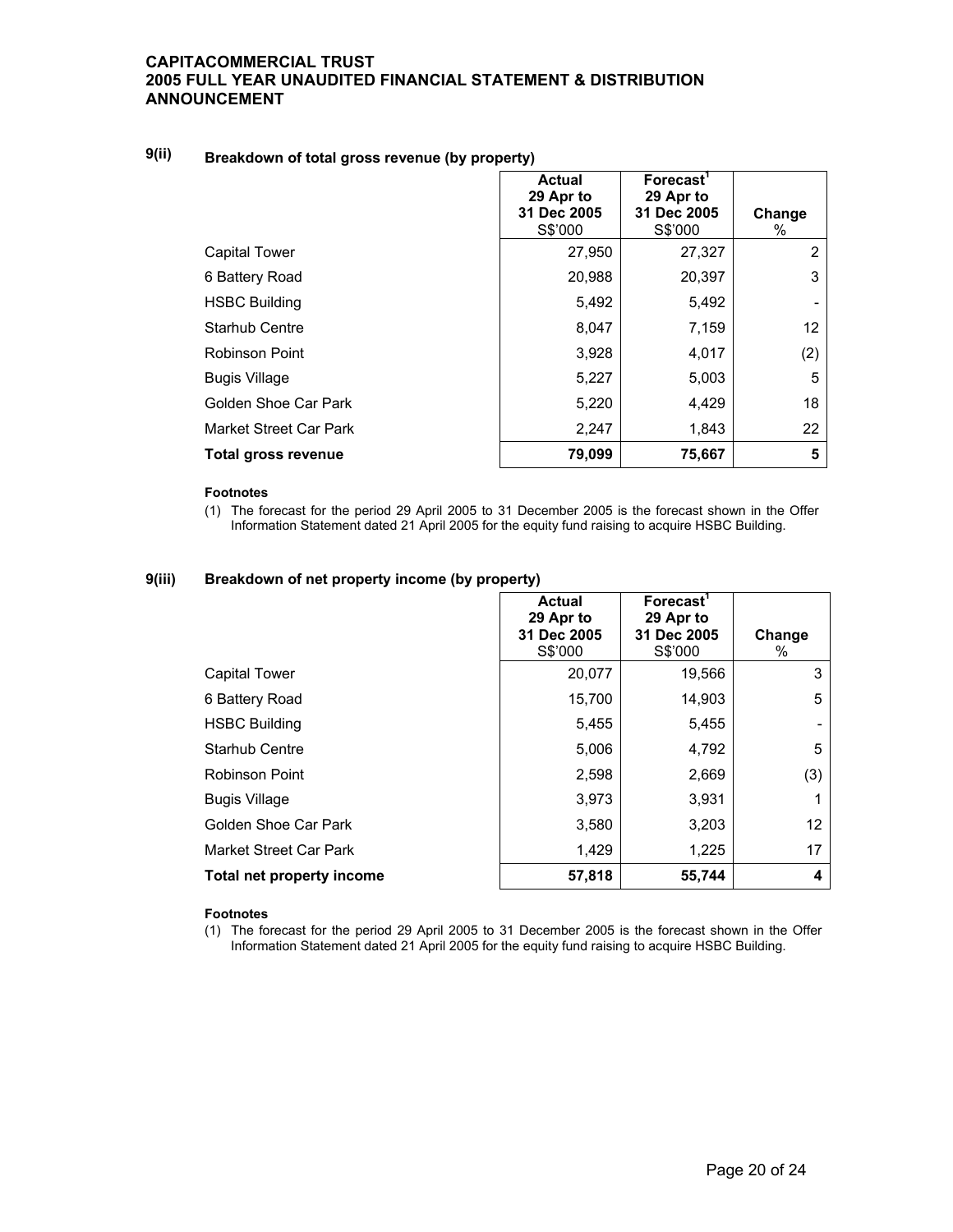#### **Review of the performance**

 Gross revenue increased by S\$3.4 million or 5% over the forecast. This is mainly due to increased contribution from car park revenue and tenant recoveries as well as increase from higher rental rates achieved against forecast. Robinson Point's revenue is marginally lower due to the later commencements for new leases which were committed in the year.

Actual property operating expenses are higher than forecast by S\$1.4 million or 7% due to the acceleration of cyclical works to enhance the building specifications to maintain the buildings' competitiveness and provide better services to the tenants.

Trust expenses are lower by approximately S\$0.5 million or 26% due to lower unitholders' expenses.

#### **10 Commentary on the competitive conditions of the industry in which the group operates and any known factors or events that may effect the group in the next reporting period and the next 12 months**

 The Singapore economy continued its growth momentum in the fourth quarter of 2005. Advance estimates by MTI revealed that the Singapore economy grew by a robust 7.7% in the last quarter of 2005 compared to 6.5% for the same period in 2004. On a quarter-onquarter seasonally adjusted annualised basis, real GDP grew by a vigorous 9.7%, after a brisk 8.6% in the preceding quarter. This brings the full year growth rate to 5.7%, better than government's forecast of 5%.

In the New Year's message, Prime Minister Lee Hsien Loong said GDP growth in 2006 is expected to slow to between 3% and 5%. Private sector economists on the other hand, expect Singapore to exceed the higher end of the government's forecast. The positive growth outlook bodes well for the office market sector.

The office property market registered strong performance in 2005. Increased demand and limited availability of office space are the key drivers of office market improvement. Demand for office space came mainly from financial services, advertising firms, law firms and other business services which are seeking to either expand or consolidate their Asian operations in Singapore. This translates to improved islandwide office occupancy of 86.6% in the third quarter 2005, compared to 83.5% a year ago. Correspondingly, office rentals in prime locations also benefited from the heightened demand. Based on reports by property consultants, Grade A office rentals rose over 23% y-o-y to average between S\$5.70 and S\$5.90 psf per month, as at end December 2005.

Property consultant has projected an increase of about 20% in 2006, which translates to an average monthly prime rent of S\$6.20 psf and Grade A monthly rent of close to S\$7.00 psf by end 2006.

## **Outlook for 2006**

 The manager of CapitaCommercial Trust expects rental rates and demand for office space to strengthen in 2006. As CCT's portfolio consists predominantly of prime office buildings, it is expected to benefit from the office market growth.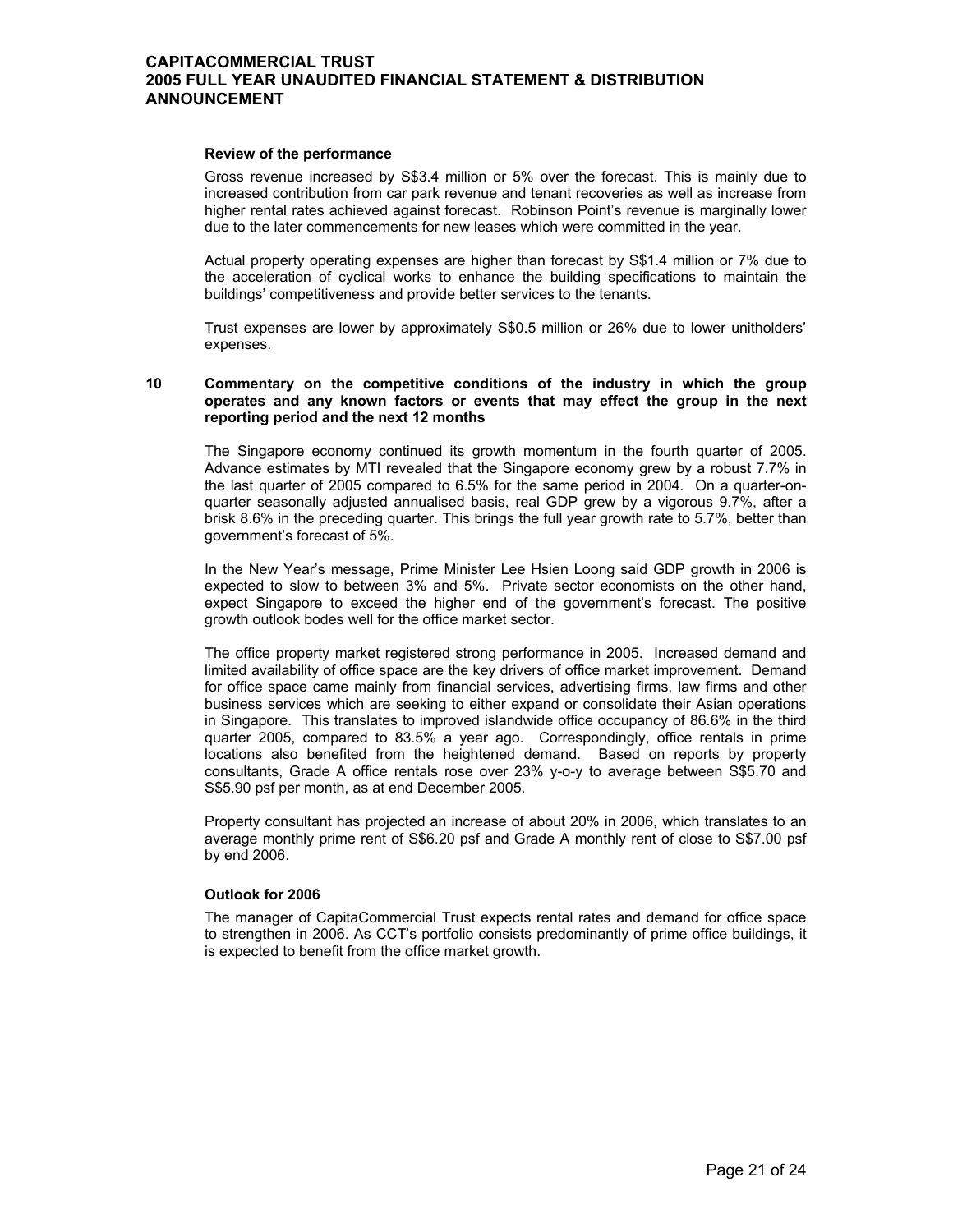## **11 Distributions**

## **11(a) Current financial period**

Any distributions declared for the current financial period? Yes.

| Name of distribution | Distribution for 1 July 2005 to 31 December 2005                                                                                                                                                                                          |
|----------------------|-------------------------------------------------------------------------------------------------------------------------------------------------------------------------------------------------------------------------------------------|
| Distribution type    | Income                                                                                                                                                                                                                                    |
| Distribution rate    | 3.57 cents per unit                                                                                                                                                                                                                       |
| Par value of units   | Not meaningful                                                                                                                                                                                                                            |
| Tax rate             | Qualifying investors and individuals (other than those<br>who hold their units through a partnership) will generally<br>receive pre-tax distributions. These distributions are<br>exempt from tax in the hands of individuals unless such |

distributions are derived through a Singapore partnership or from the carrying on of a trade, business or profession.

 Qualifying foreign non-individual investors will receive their distributions after deduction of tax at the rate of 10%.

 All other investors will receive their distributions after deduction of tax at the rate of 20%.

## **11(b) Corresponding period of the preceding financial period**

Any distributions declared for the corresponding period of the Any distributions declared for the corresponding period of the Yes.<br>immediate preceding financial periods?

|       | Name of distribution | Distribution for 15 May 2004 to 31 Dec 2004                                                                                                                                                                                                                                                                                                                                                                                                                 |
|-------|----------------------|-------------------------------------------------------------------------------------------------------------------------------------------------------------------------------------------------------------------------------------------------------------------------------------------------------------------------------------------------------------------------------------------------------------------------------------------------------------|
|       | Distribution type    | Income                                                                                                                                                                                                                                                                                                                                                                                                                                                      |
|       | Distribution rate    | 3.99 cents per unit                                                                                                                                                                                                                                                                                                                                                                                                                                         |
|       | Par value of units   | Not meaningful                                                                                                                                                                                                                                                                                                                                                                                                                                              |
|       | Tax rate             | Individuals who received such distribution as investment<br>income were exempted from tax. Qualifying unitholders<br>received pre-tax distributions and paid tax on the<br>distributions at their own marginal rate subsequently.<br>Investors using CPF funds and SRS funds also received<br>pre tax distributions. These distributions were tax<br>exempt. All other investors received their distributions<br>after deduction of tax at the rate of 20%. |
| 11(c) | Books closure date   | 6 February 2006                                                                                                                                                                                                                                                                                                                                                                                                                                             |
|       |                      |                                                                                                                                                                                                                                                                                                                                                                                                                                                             |

## 11(d) Date payable 28 February 2006

**12 If no distribution has been declared/recommended, a statement to that effect**  NA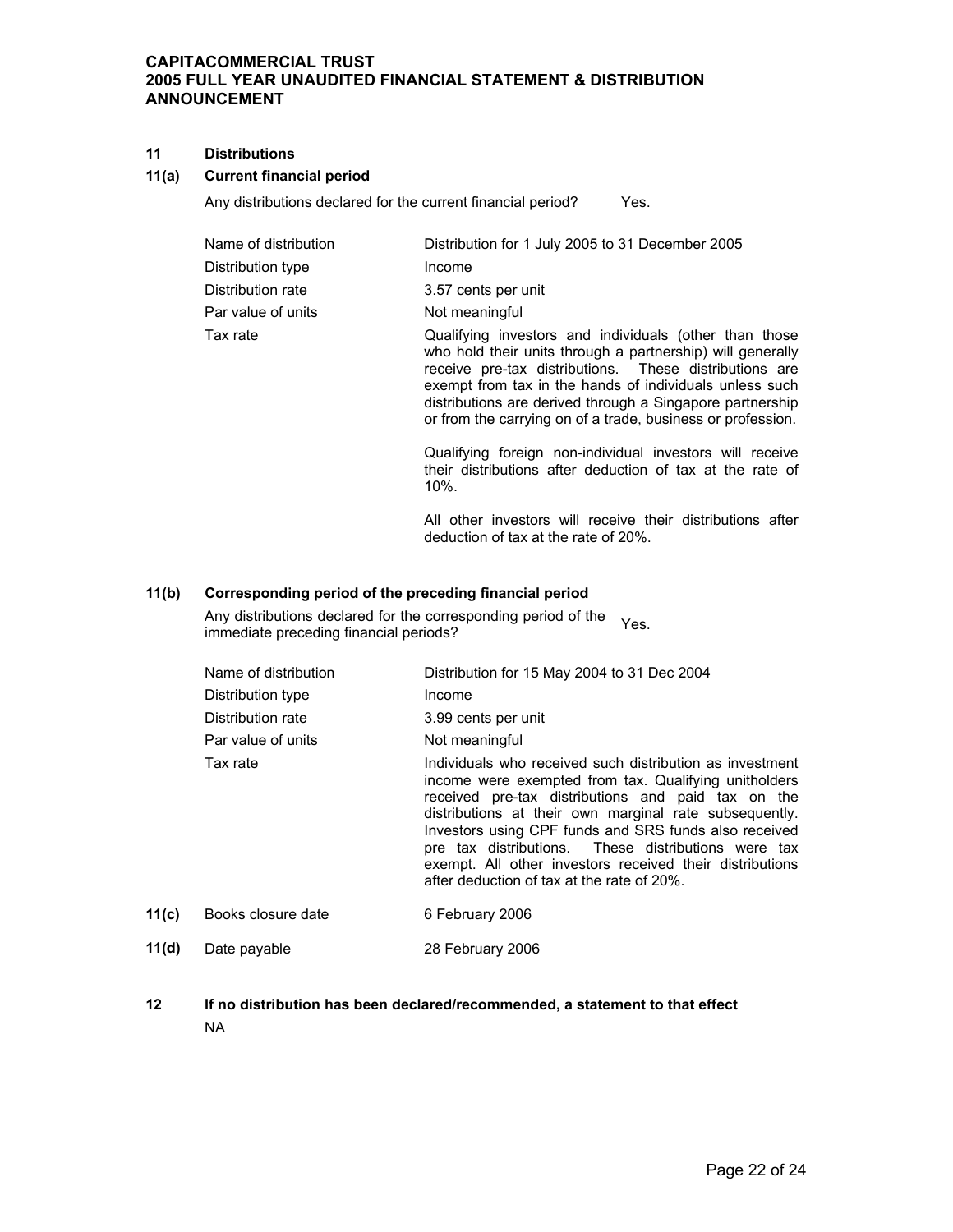## **13 Segmented revenue and results for business or geographical segments (of the group)**

The Trust's business is investing in office buildings (Capital Tower, 6 Battery Road, Starhub Centre, Robinson Point and HSBC Building), car park buildings (Golden Shoe Car Park and Market Street Car Park) and mixed use development (Bugis Village). All the existing properties are located in Singapore.

|                            | FY 2005 | FY 2004 <sup>1</sup> | Change |
|----------------------------|---------|----------------------|--------|
|                            | S\$'000 | S\$'000              | %      |
| Office buildings           | 96,181  | 74,857               | 29     |
| Car Park buildings         | 11,229  | 8,990                | 25     |
| Mixed-use development      | 7.721   | 6.175                | 25     |
| <b>Total gross revenue</b> | 115,131 | 90,022               | 28     |

#### **Footnotes**

(1) CCT was established on 6 February 2004 but the acquisition of the real properties was completed on 1 March 2004. Hence the income recorded relates only to the 10 month period from 1 March 2004 to 31 December 2004. CCT has no income from 6 to 29 February 2004. The entire period relates to both the Private Trust and Public Trust periods.

|                           | FY 2005 | FY 2004 <sup>1</sup> | Change |
|---------------------------|---------|----------------------|--------|
|                           | S\$'000 | S\$'000              | %      |
| Office buildings          | 70,331  | 52,752               | 33     |
| Car Park buildings        | 7,933   | 6.379                | 24     |
| Mixed-use development     | 5,988   | 4.723                | 27     |
| Total net property income | 84,252  | 63,854               | 32     |

## **Footnotes**

(1) CCT was established on 6 February 2004 but the acquisition of the real properties was completed on 1 March 2004. Hence the income recorded relates only to the 10 month period from 1 March 2004 to 31 December 2004. CCT has no income from 6 to 29 February 2004. The entire period relates to both the Private Trust and Public Trust periods.

## **14 In the review of performance, the factors leading to any material changes in contributions to turnover and earnings by the business or geographical segments.**

Refer to the review of actual performance on page 19 (paragraph 9).

## **15 Breakdown of gross revenue and net income**

|                                             | FY 2005 | FY 2004 <sup>1</sup> | Change |
|---------------------------------------------|---------|----------------------|--------|
|                                             | S\$'000 | S\$'000              | %      |
| Gross revenue reported for first half year  | 56,238  | 35,605               | 58     |
| Net income for first half year              | 29,217  | 15,833               | 85     |
| Gross revenue reported for second half year | 58,893  | 54.417               |        |
| Net income for second half year             | 32,690  | 30,898               |        |

## **Footnotes**

(1) CCT was established on 6 February 2004 but the acquisition of the real properties was completed on 1 March 2004. Hence the income recorded relates only to the 10 month period from 1 March 2004 to 31 December 2004. CCT has no income from 6 to 29 February 2004. The entire period relates to both the Private Trust and Public Trust periods.